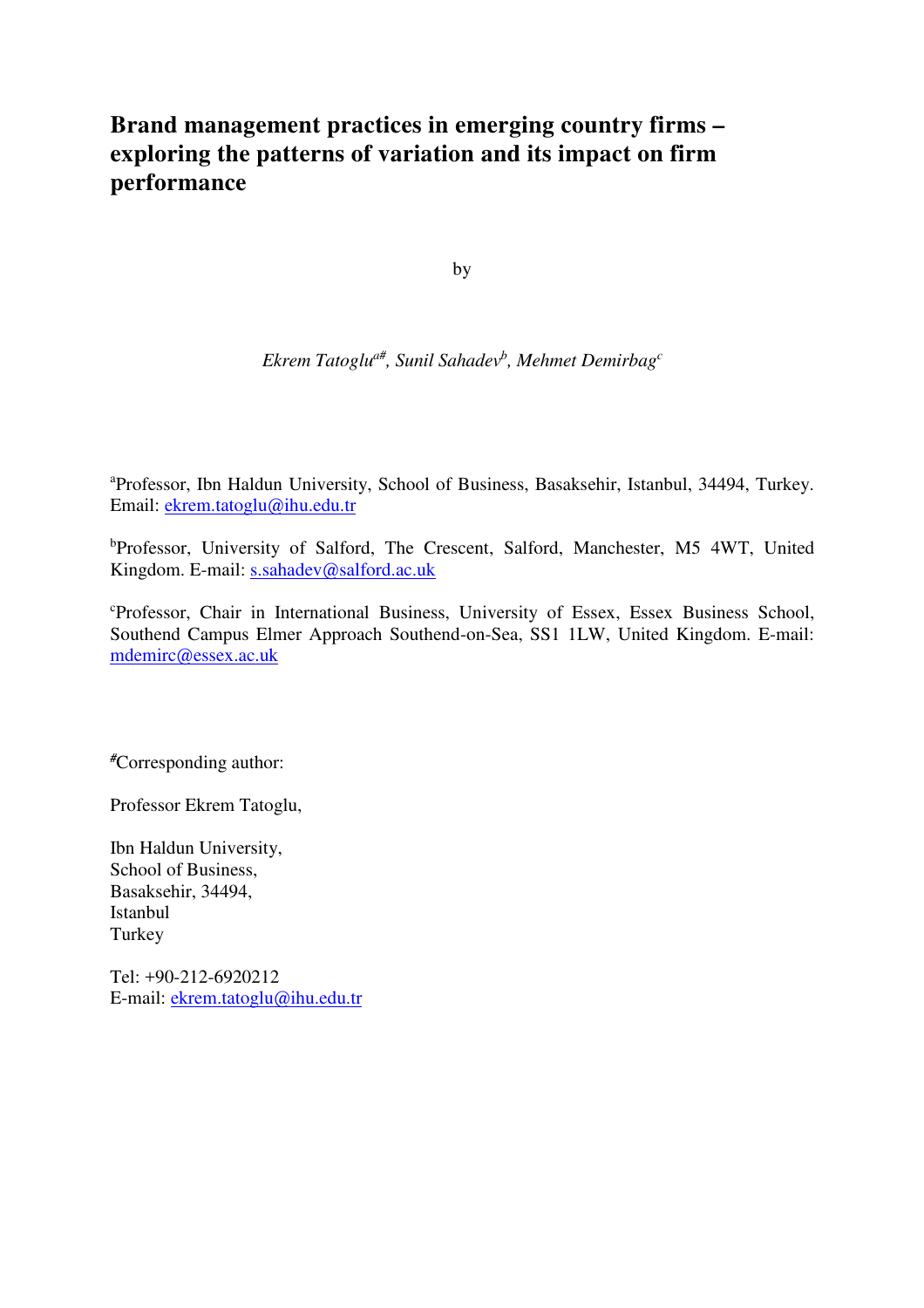# **Brand management practices in emerging country firms – exploring the patterns of variation and its impact on firm performance**

*Firms in emerging countries often face different sets of challenges in developing their brand management strategies. Drawing on the dynamic capabilities view, the present study examines brand management practices among firms in an emerging country. Drawing on a survey of 224 firms in Turkey, the study first aims to segment firms in terms of their adoption level of brand management practices and then relate them to their overall firm and brand performances. A three-cluster solution emerging from a K-means cluster analysis reveals that firms show significant differences with respect to both performance dimensions. The findings of the study also provide evidence to the view that brand management practices add to the dynamic capabilities of emerging country firms. Finally, the study concludes with practical implications and avenues for future research.* 

*Keywords: Brand management practices, dynamic capabilities, emerging countries, Turkey. (JEL: M30, M31)*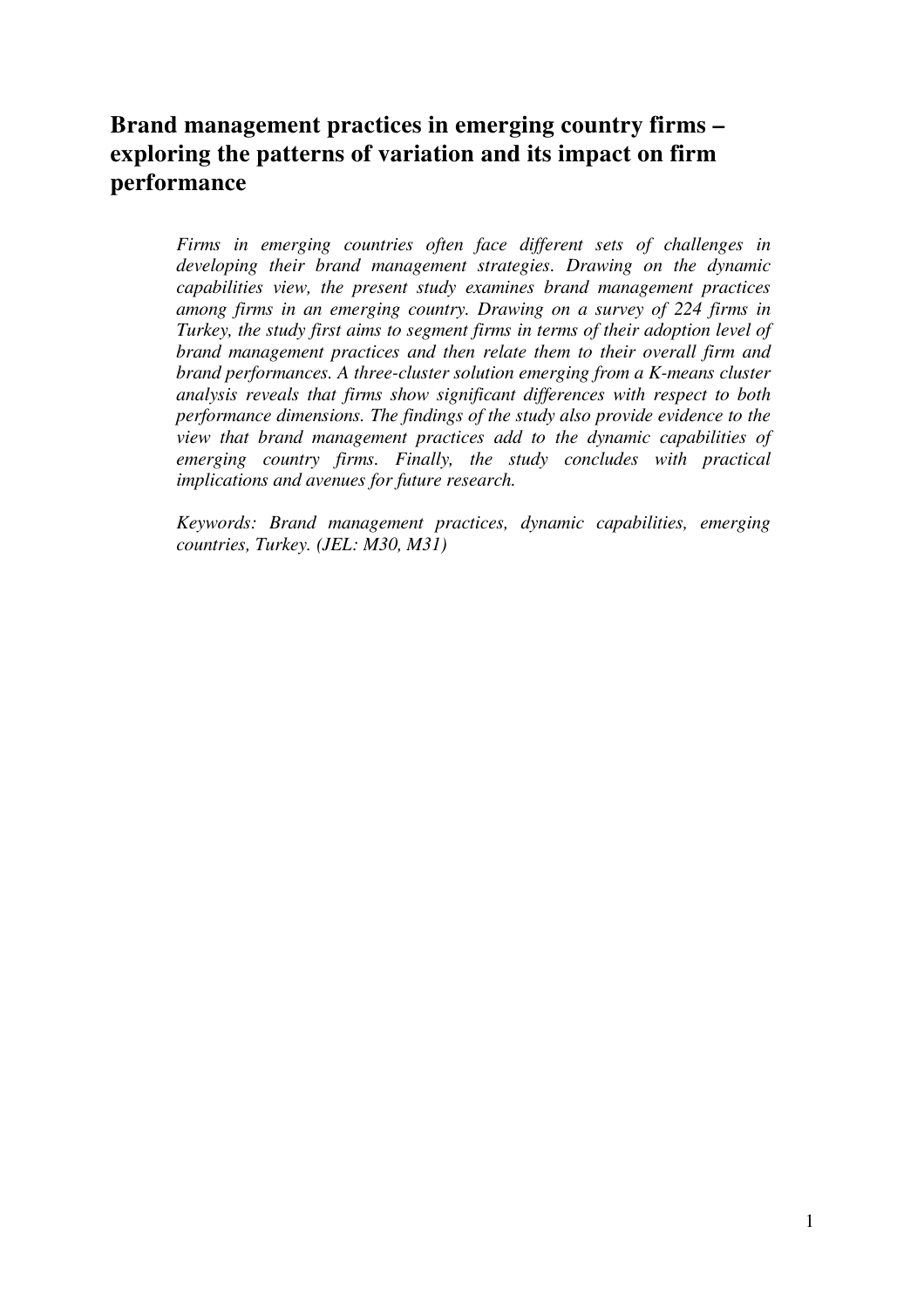## **1. Introduction**

Schultz and Barnes (1999:36) define brand management as "the process of creating, coordinating and monitoring interactions that occur between an organization and its stakeholders such that there is consistency between an organization's vision and stakeholders". Brand management also constitutes a central organizational competence that must be understood, nurtured and developed (Louro/Cunha 2001). This idea of brand management can be linked to the concept of 'brand orientation' that treats brand as a strategic resource instead of merely being an unconditional response to customer needs and wants (Urde 1999). Urde (1999) argues that brand provides the firm with a framework within which the customer needs can be satisfied. Similarly, brand is an important firm resource that can serve as a strategic reference point. It can shape business development by realizing an alignment between the capabilities of the firm and the external environment. Brand management is also related to the concept of brand strategy that "emphasizes the entrenched continuity and connectedness of the firm with its external environment" (Abimbola/Kocak 2007:422).

The extant literature on brand management is rich and extensive (Heding et al., 2008) and covers a wide array of perspectives and ideas (Louro/Cunha, 2001). A unifying framework that brings together these different perspectives is always much valued. To this end, the brand report card (BRC) developed by Keller (2000) is an extremely useful and logical combination of diverse streams of thought in the domain of brand management. Keller (2000) developed the idea of BRC as a comprehensive list of factors or traits that define the parameters of a firm's brand management applications. The BRC comprises of ten factors which, taken together, has the potential to define the health of a firm's brand management strategy and practices. However, despite the immense practical utility of the BRC to measure and benchmark firm strategies, use of it has been limited in theory. This is despite the existence of a major stream of literature that considers the brand orientation of firms (see Hirvonen et al. 2013; Anees-ur-Rehman et al. 2016 for short reviews). The BRC concept, though strongly related to the idea of brand orientation, attempts to report the existing practices regarding brand management of a firm. Brand orientation which has been defined as the 'mindset that considers brands as a strategic resource' (Urde 1999), is actually more of a reflection of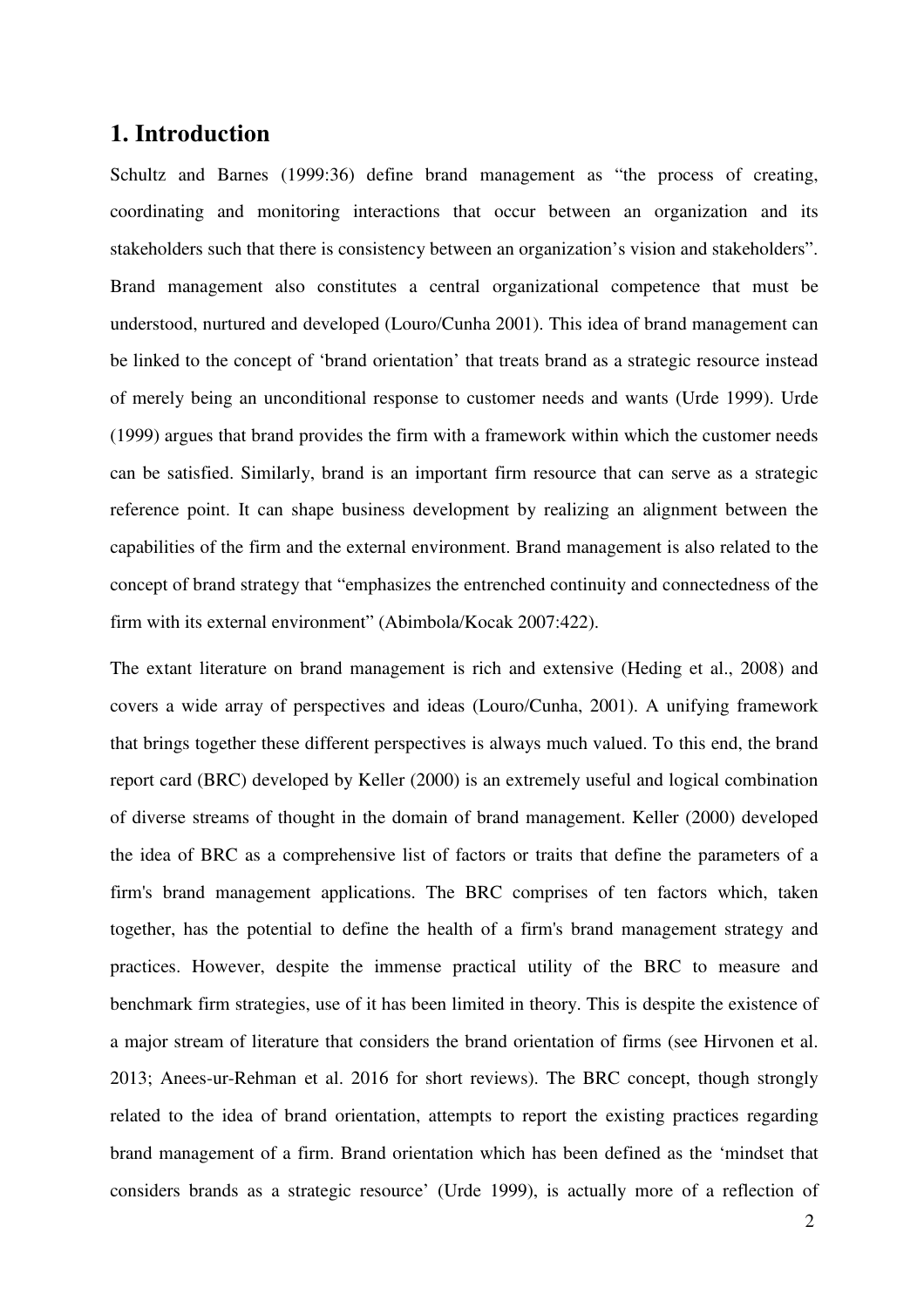strategic intentions while BRC, on the other hand, attempts to explain the existing brand management practices (BMPs) in a firm. Hence to understand the impact of branding strategies on firm performance it would be more meaningful to consider the current BMPs of the firm.

Consequently, building on prior literature (Keller 2000; Keller/Lehman, 2006; Berthon et al. 2008; Keller/Lehman, 2009) and also based on the dynamic capabilities view, this study aims to provide new insights into the implementation of BMPs in the context of an emerging country (EC) market. The context of an EC market to understand BMPs of firms' has actioned several calls for research on marketing practices on EC firms (e.g. Sheth 2011; Hilmerson/Jansson 2012; Kearny 2012). As Burgess and Steenkamp (2006) argue, research studies that focus on EC markets immensely contribute to the growth of knowledge in marketing. There is also an increasing realization that lessons learnt from doing business in EC markets can be transferred to developed economies as well as to other developing countries (Enderwick 2009). Thus, researchers have been emphasizing the need for studying how firms in EC markets develop strategies to acquire relevant capabilities to enhance their performance (Zahra et al. 2006; Bruton/Lau 2008; Malik/Kotabe 2009; Erdogmus et al. 2010; Kearney 2012).

The study attempts to make several contributions to the existing literature. First by using the BRC framework to segment firms, the study helps to better understand and describe the patterns in the adoption of BMPs. Previous studies have not used the BRC framework to segment firms despite the comprehensive nature of BRC and its strong linkages to practice. This will help in explaining patterns and benchmark firms in terms of adoption of BMPs thereby contributing to the extant literature in brand management as a strategy. Second, the study attempts to contribute to the literature that positions brand management as an important component of the dynamic capability of firms by drawing out the performance outcomes of BMPs. Previous studies that have attempted to explore the outcomes of brand orientation have shown mixed results (e.g. Laukkanen et al. 2013; Reijonen et al. 2015). By considering a comprehensive scale to measure brand performance, this study actions the call made by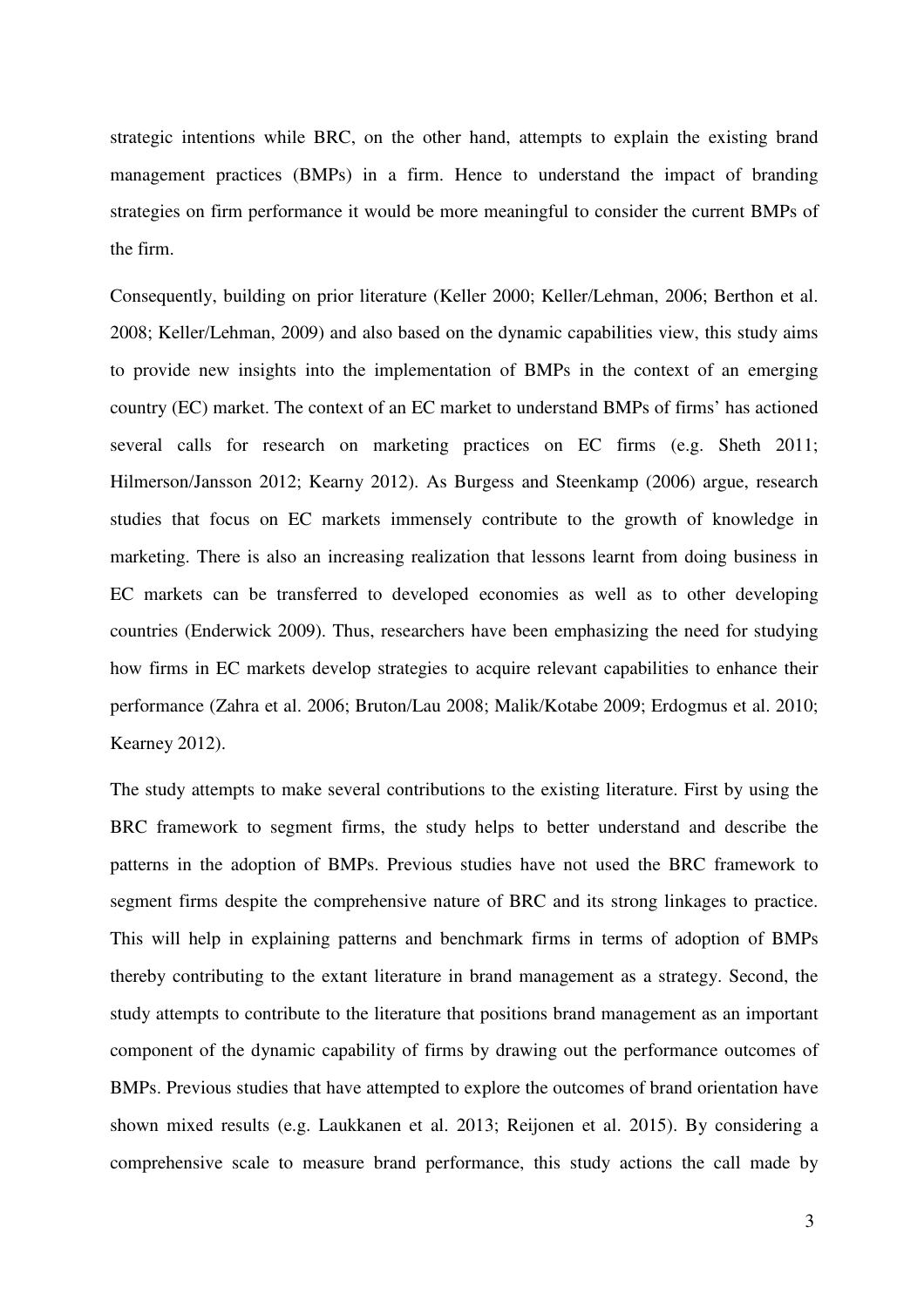Anees-ur-Rehman et al. (2016) to conduct quantitative studies with large samples to establish the linkages between brand orientation and performance. Thirdly, by considering the BMPs of firms in an emerging country, the study expands the geographic scope of the discourse on BMPs and attempts to generalize the validity of the framework. This study, in a way, actions the call made by King et al. (2013) and Anees-ur-Rehman et al. (2016) to conduct brand orientation studies in eastern cultures to validate the basic premises of brand orientation.

The study has the following two main objectives: First, based on Keller's (2000) BRC framework, it captures the pattern in variation of BMPs among firms in an EC market in order to develop firm configurations. Second, we explore the differences in performance with respect to the various firm configurations based on the adoption level of their BMPs.

The remainder of this study is organized as follows. The next section provides a review of the relevant literature on both marketing practices and brand management in EC markets and also how branding strategy contributes to the dynamic capabilities of the firm to justify our hypotheses. The third section presents the research methods followed by the results of the study. Discussion and managerial implications are provided in the final section.

## **2. Literature review**

The study contributes to the existing knowledge of branding strategy and its relationship to the overall performance of a firm in the context of an EC market. To highlight the contribution of this study, we need first to consider how branding strategy sits in the context of the overall corporate strategy of a firm.

According to Srivastava et al. (1998), the market-based assets of a firm are either relational or intellectual and add value to the firm by either adding value to tangible assets or by exploiting the benefits of networks. The brand equity of a firm is considered as a relational asset as it is the outcome of relationships (Srivastava et al. 1998), while the branding strategy of a firm is an intellectual asset of the firm as it is a manifestation of the unique knowledge and expertise that the firm has developed concerning the tastes, preferences, attitudes and beliefs of its customers. Previous studies have shown how a credible brand influences the performance of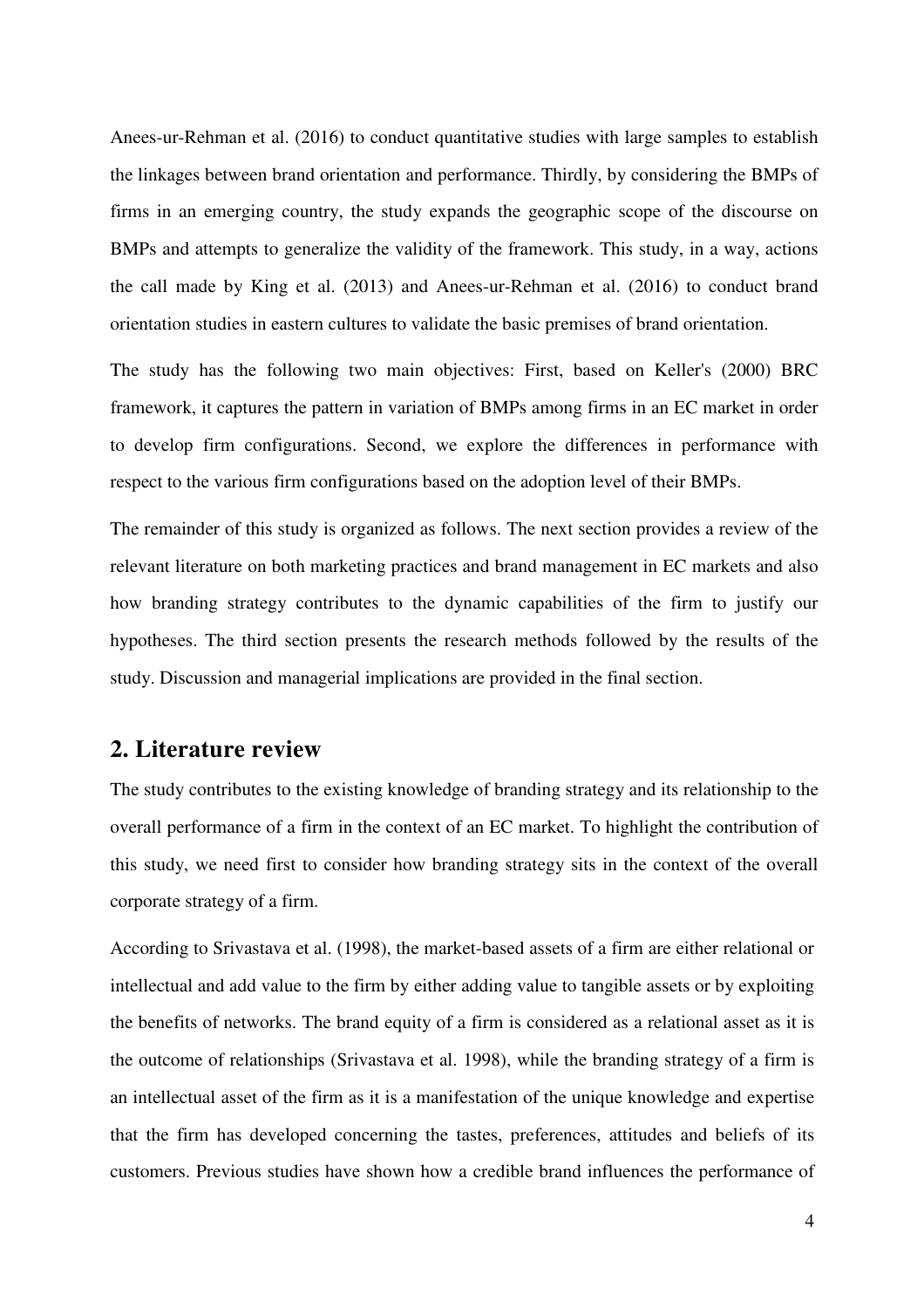firms (Yeung and Ramaswamy 2008; Wong et al. 2013; Ng et al. 2014), thereby underlying the status of a brand as an important resource base for the firm. Needless to say, a well conceived branding strategy and brand management program are essential for a firm to develop a credible brand. Several authors have acknowledged the status of branding strategy as an important asset to the firm that should drive the overall strategy of the firm (Capon et al. 2001; Douglas et al. 2001; Wong/Merrilees 2008).

#### *2.1 Marketing practices and brand management in emerging countries*

Over the past decade, a large number of studies focusing on marketing in EC markets have been published. Most of these studies essentially focus on issues related to the entry of developed country multinational enterprises (MNEs) to EC markets or consumer adoption of multinational brands in these country markets (Walters/Samiee 2003; London/Hart 2004; Khanna et al. 2005; Meyer/Tran 2006; Xie/Boggs 2006; Türkyilmaz/Özkan 2007). However, marketing strategies of firms within ECs have received relatively less research attention. In a seminal paper, Sheth (2011) explores the central themes and issues relevant to marketing in ECs. According to Sheth (2011:166), ECs are slowly "evolving from the periphery to the core of marketing practice", hence it is imperative to "contend with their unique characteristics and question our existing practices and perspectives, which have been historically developed largely in the context of industrialized markets". He asserts that many beliefs that are fundamental to marketing, such as market segmentation, market orientation, and brand equity, are at odds with the realities of EC markets. He further adds that the need for revisiting the fundamental premises of marketing in ECs is brought out by the following five fundamental characteristics of ECs: (i) market heterogeneity; (ii) socio-political governance; (iii) unbranded competition; (iv) chronic shortage of resources; and (v) inadequate infrastructure. Some of these propositions have been justified in prior studies. For instance, Ellis (2006) found that the relationship between marketing orientation and performance is confirmed only in large developed countries, but not in developing countries. Studies on branding strategies in ECs, therefore, assume importance as customers typically have relatively less awareness or comprehension of brands in these markets (Sheth 2011).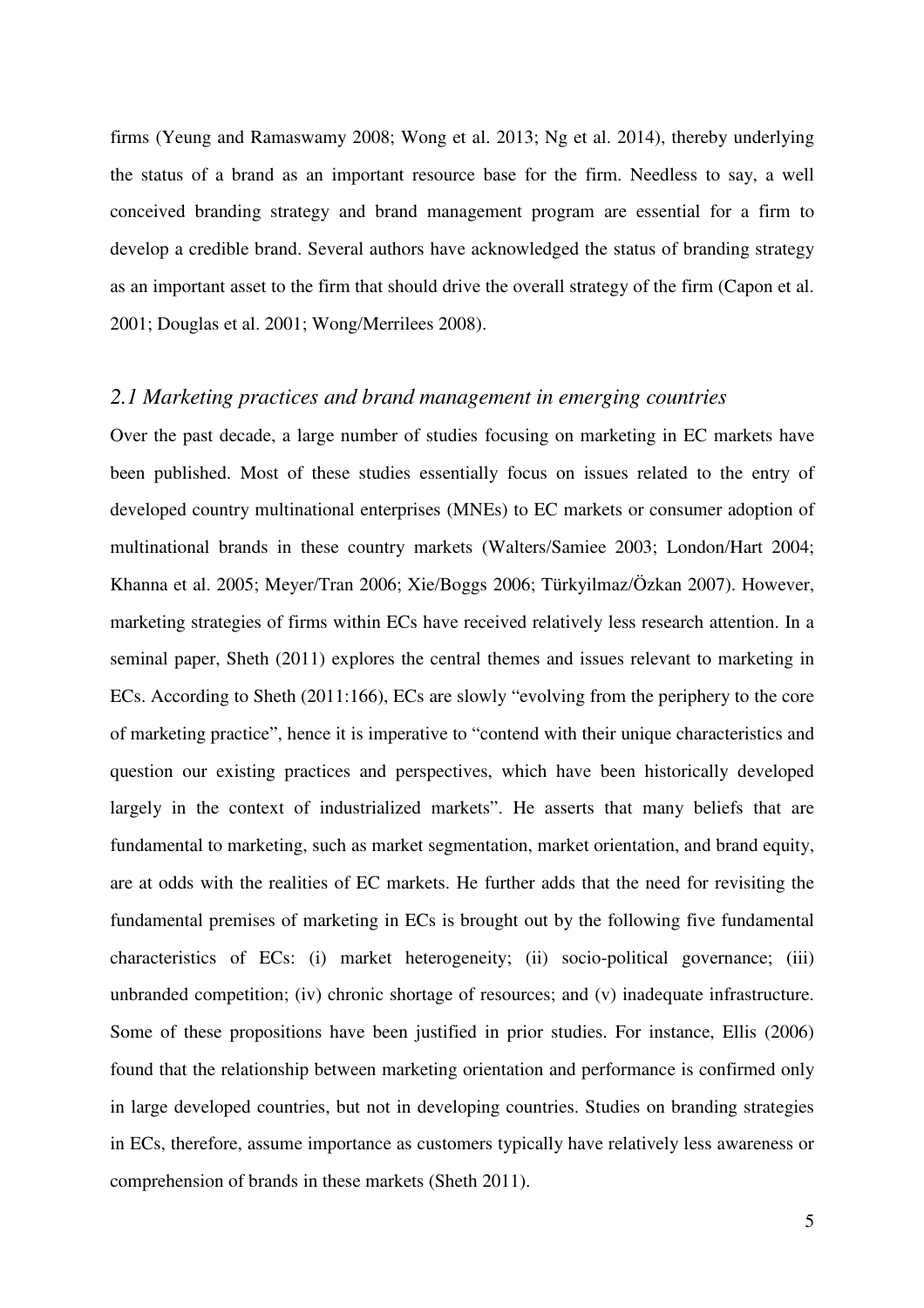While numerous studies consider branding from the consumer perspective in the context of ECs, research on firm-level brand management strategies in ECs is still in a nascent stage and subject to evolution. The existing studies are scattered across different domains without a unifying theme. Interestingly, except for a notable few (Jit Singh Mann/Kaur 2013), studies that focus on brand management strategies of EC firms within their home markets are somewhat rare with most focusing on MNEs operating in those countries (Meyer/Tran 2006; Li/Zhou 2010; Erdogmus et al. 2010). This strand of research deals largely with the standardization versus adaptation debate in BMPs. Another line of research that has attracted much attention recently involves the BMPs of EC firms operating in developed countries (Duysters et al. 2009; Omar et al. 2009; Tsai/Eisingerich 2010).

#### *2.2 Conceptualizing brand management practices*

BMPs encompass all the practices adopted by firms to enhance the value of their brands. The span of BMPs in terms of the decision-making domains within an organization is vast as they encompass all activities that could create lasting impressions on stakeholders (Shultz/Barnes 1999). In their seminal work, Louro and Cunha (2001:853) define the brand management paradigm as "a deep-seated way of seeing and managing brands and their value, shared by the members of an organizational community marked by a common culture". Since the idea of 'brand management practices' encompasses a broad domain of activities, it is possible to identify and compare a number of constructs in the extant literature that encapsulate this idea. While these constructs no doubt have individual definitions, they are closely linked to BMPs and can be considered as falling within the broad realm of brand management strategy.

Keller's (2000) BRC framework is a highly robust and comprehensive framework as it consolidates and captures most of the diverging traits of the BMPs (Ewing/Napoli 2005). The robustness of this framework were testified by previous studies that adopted this framework in a range of sectors like non-profit charities (Ewing/Napoli 2005); franchise branding (Pitt et al. 2003) and SMEs (Berthon et al. 2008). Notably, this framework is able to capture the dynamic and evolving nature of brand management in a firm by balancing the aspects of continuity and change. The ten traits measured by BRC are: (1) customer benefit delivery, (2) relevance to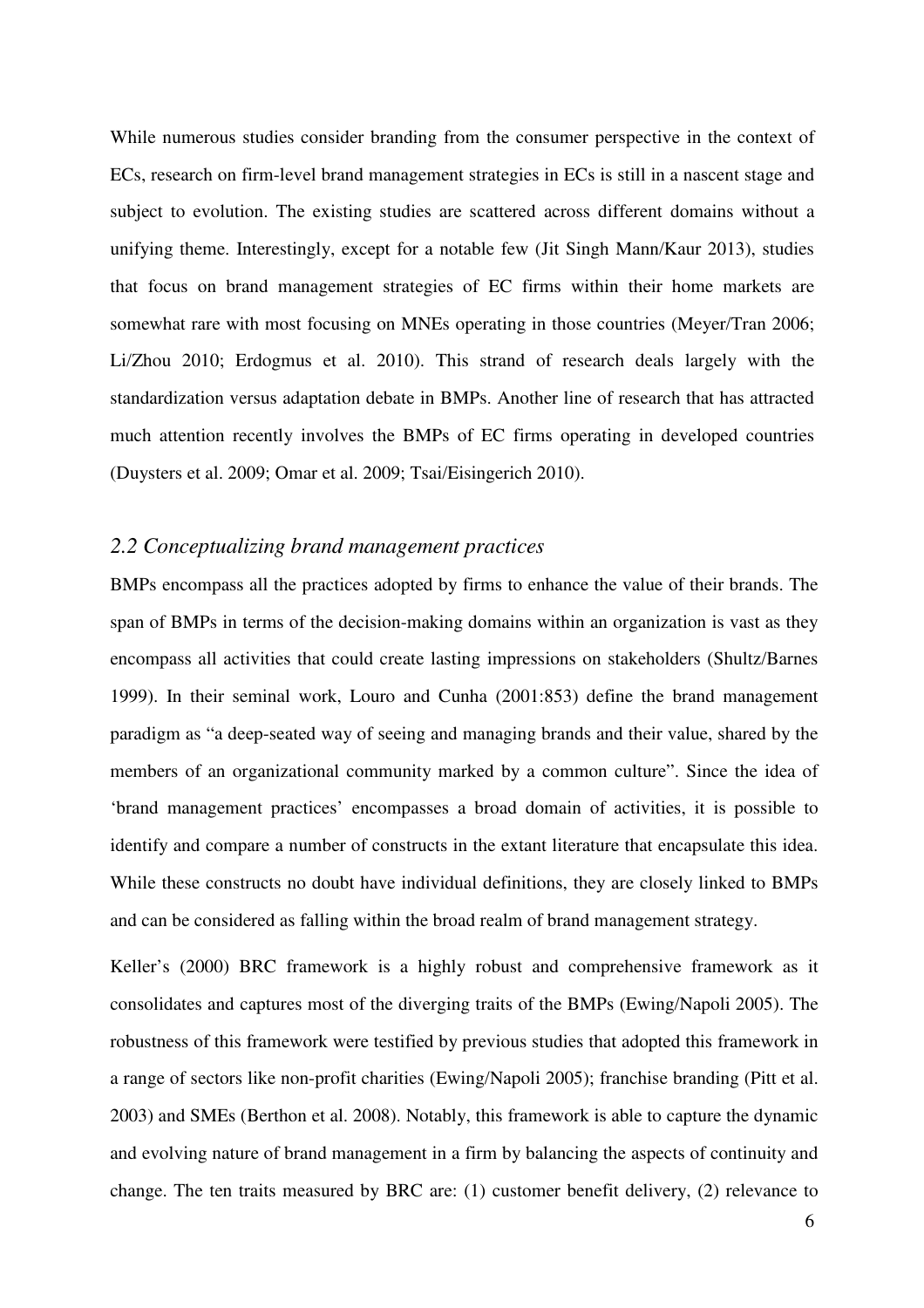customers, (3) pricing strategy, (4) correct positioning, (5) consistency in communications messages, (6) clear brand architecture, (7) using the full range of communications, (8) customer understanding, (9) support and investment, and (10) tracking sources of brand equity. Keller's BRC framework has been used by several authors to analyze the extent of BMP adoption (Pitt et al. 2003; Ewing/Napoli 2005; Berthon et al. 2008).

Brand orientation is a concept that has close similarities with BMPs. Baumgarth (2010:656) defines a brand orientation as:

"a specific type of marketing orientation, which is distinguished by the high relevance accorded to branding by top management. It also implies a strongly systematic approach to brand management characterized by an offer that is relatively constant, consistent and relevant to the buyer and clearly differentiated from the competition".

Basically, brand orientation implies treating branding activities at the strategic level, not at the tactical level. Hence, essentially, brand orientation is a reflection of the primacy of the brand to the overall strategy of the firm. In line with the idea of brand orientation, BMPs are also rooted in the strategy of the firm and influence the key decisions at the operational level to reflect an urge to enhance the value of the brand. As Keller (2000:54) observes: "building and development of strong brands necessitates that the brand is properly supported, and that support is sustained in the long run".

A brand management system (BMS) is defined as "a set of any systems, organizational structure, or culture of a firm supporting brand building activities" (Lee et al. 2008:849). Santos-Vijande et al. (2013) have developed a BMS scale comprising three dimensions: brand orientation, internal branding, and strategic brand management. The concept of BMS is based on the 'strategy as practice' paradigm (Dunes/Pras 2013). While Lee et al. (2008) conceptualized brand orientation as part of the BMS, there has been considerable criticism to this view (Dunes/Pras 2013) in that brand orientation is seen more as an organizational culture or a shared state of mind in the organization that drives the organization's strategy (Urde et al. 2013; Dunes/Pras 2013).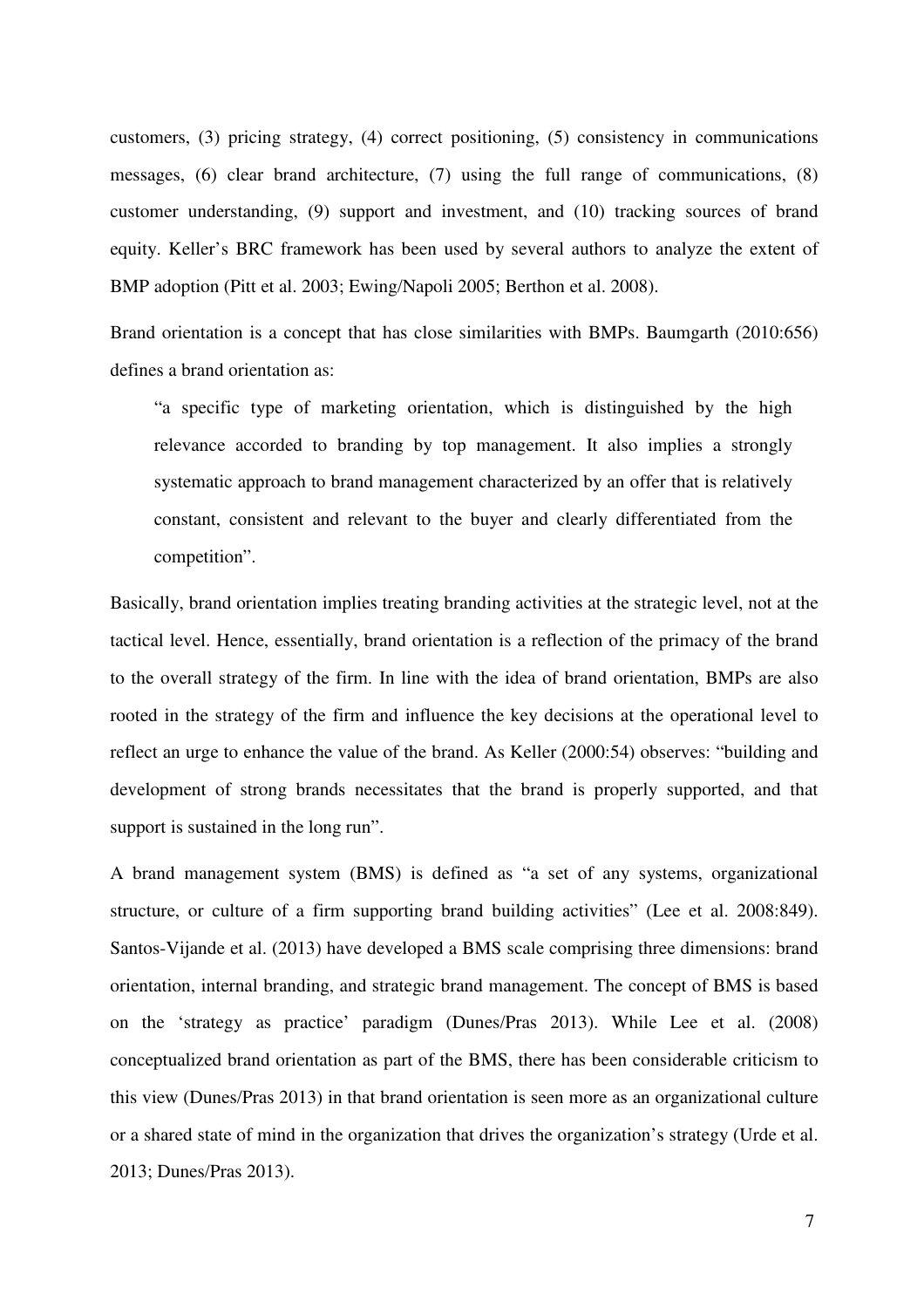In a similar vein, Chen et al. (2011) have developed the idea of 'integrated brand management' to describe a systematic business process in which a firm actively engages in initiating, developing, and maintaining its brand equity. According to their conceptualization, an integrated brand management process should comprise of distinct stages of implementation, planning and control.

All four constructs (viz. brand management practices, brand orientation, brand management system and integrated brand management) described above are interrelated; have similarities; and draw upon the common idea of brand as a strategic asset to the firm which needs to be nurtured and promoted. These constructs also support the belief that brand management is a part of the overall strategy development process of the firms. It can also be argued that these constructs capture the same nomological domain. Studies which have adopted these constructs also highlight their multi-dimensional nature. In fact, all these constructs have been operationalized using different sub-dimensions. It is in this context that the BRC approach to capture the BMPs proves to be more robust and comprehensive than brand orientation, BMS or integrated brand management. The BRC concept captures more dimensions and reflects more closely the actual practice of brand management in organizations.

#### *2.3 Brand management practices as a dynamic capability of firms*

An important offshoot of the resource based view of a firm is the dynamic capabilities model. While a firm may possess several resources, it requires a complex set of capabilities to effectively and systematically utilize these resources. The importance of such capabilities has been acknowledged in several studies. Newbert (2007), conducting a meta-analysis of empirical research on the resource based view of the firm, argues in favor of capabilities rather than resources, in terms of relevance and the potential impact on performance. As Merrilees et al. (2011:369) assert, "resources per se cannot do anything… What is important is the capacity to utilize resources effectively, that is, a capability". A dynamic capability is defined as "the firm's ability to integrate, build, and reconfigure internal and external competencies to address rapidly changing environments" (Teece et al. 1997:516). Dynamic capability has also been defined as a pattern of collective activity through which an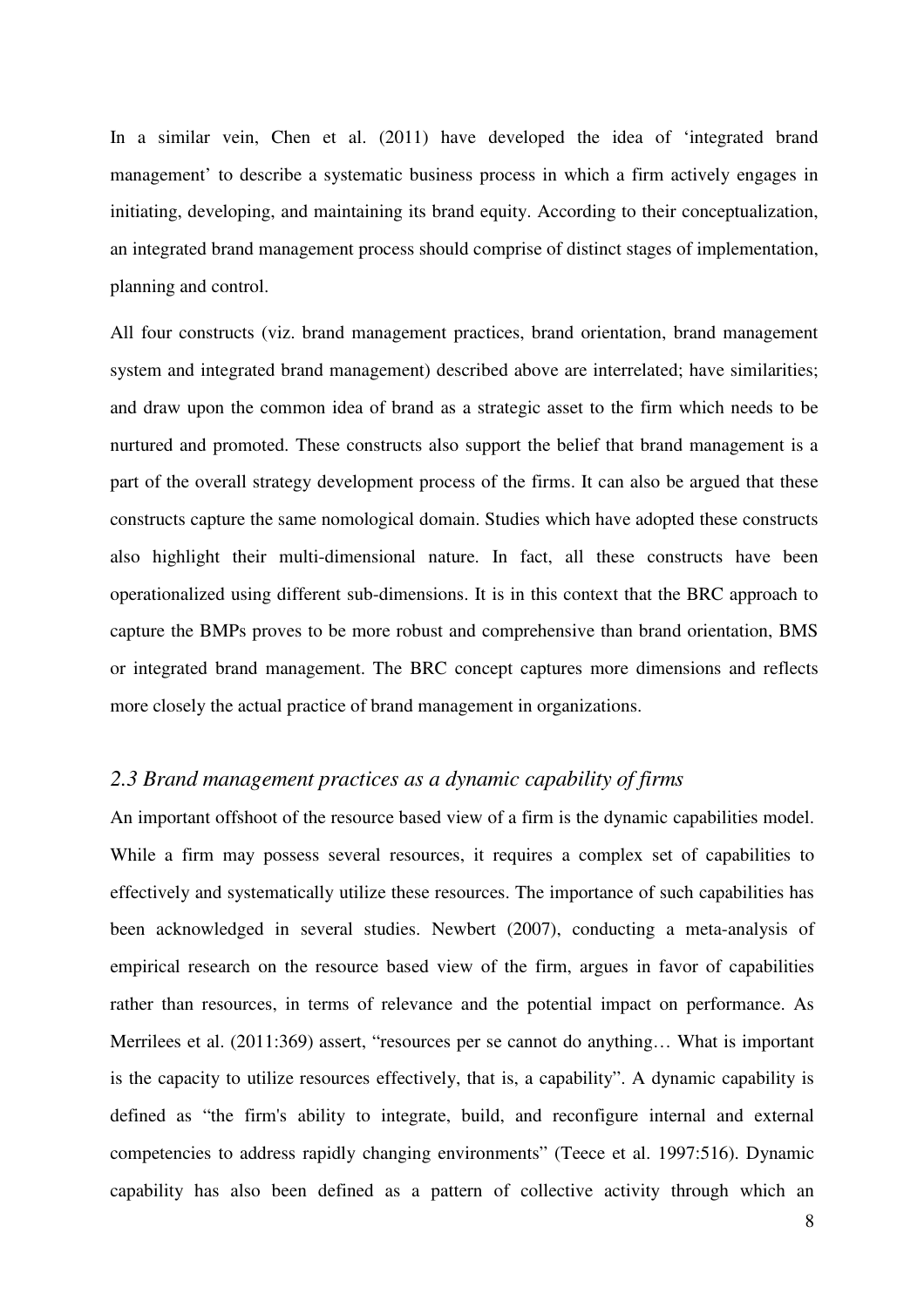organization modifies its operating routines (Zollo/Winter 2002). Accordingly, dynamic capabilities are expected to emerge from learning and adaptation of routine practices. Further, as Winter (2003) stresses, building dynamic capabilities involves significant long term commitment of specific resources.

BMPs involve setting up a system for designing interactions with the main stakeholder groups in a way that enhances the value of the brand (Schultz/Barnes 1999). According to Morgan et al. (2009:286), "brand management capability concerns the systems and processes used to develop, grow, maintain, and leverage a firm's brand assets". This capability is built on the strengths of several cross functional capabilities such as marketing research, product design, product management, pricing and marketing communication (Aaker 1991; Andriopoulos/Gotsi 2000). Within the organization it is both a collective activity and also involves significant long term commitments. In fact, as Morgan (2012:107) argues, brand management capability can be considered as cross-functional capabilities that "are more complex and higher order than specialized capabilities since they involve integrating a number of different specialized capabilities". According to Morgan (2012), the three cross functional marketing capabilities are CRM, brand management and new product development. This view is strongly supported by Matanda and Ewing (2012), who argue that as the top management of a firm develops and implements a branding strategy to reconfigure existing resources and capabilities in a turbulent environment, branding can be viewed as a dynamic capability.

Support for considering the brand management capability of a firm as part of its portfolio of dynamic capabilities can also be found in the strategic management literature. For instance, Teece (2007) categorized dynamic capabilities of firms as falling into sensing, seizing or reconfiguring capabilities. Based on this framework, Ellonen et al. (2009) identify the brand management capability of a firm to have all the characteristics of 'seizing capability'. Further, several studies have also considered activities linked to brand management as dynamic capabilities (Helfat/Winter 2011; Santos-Vijande et al. 2013).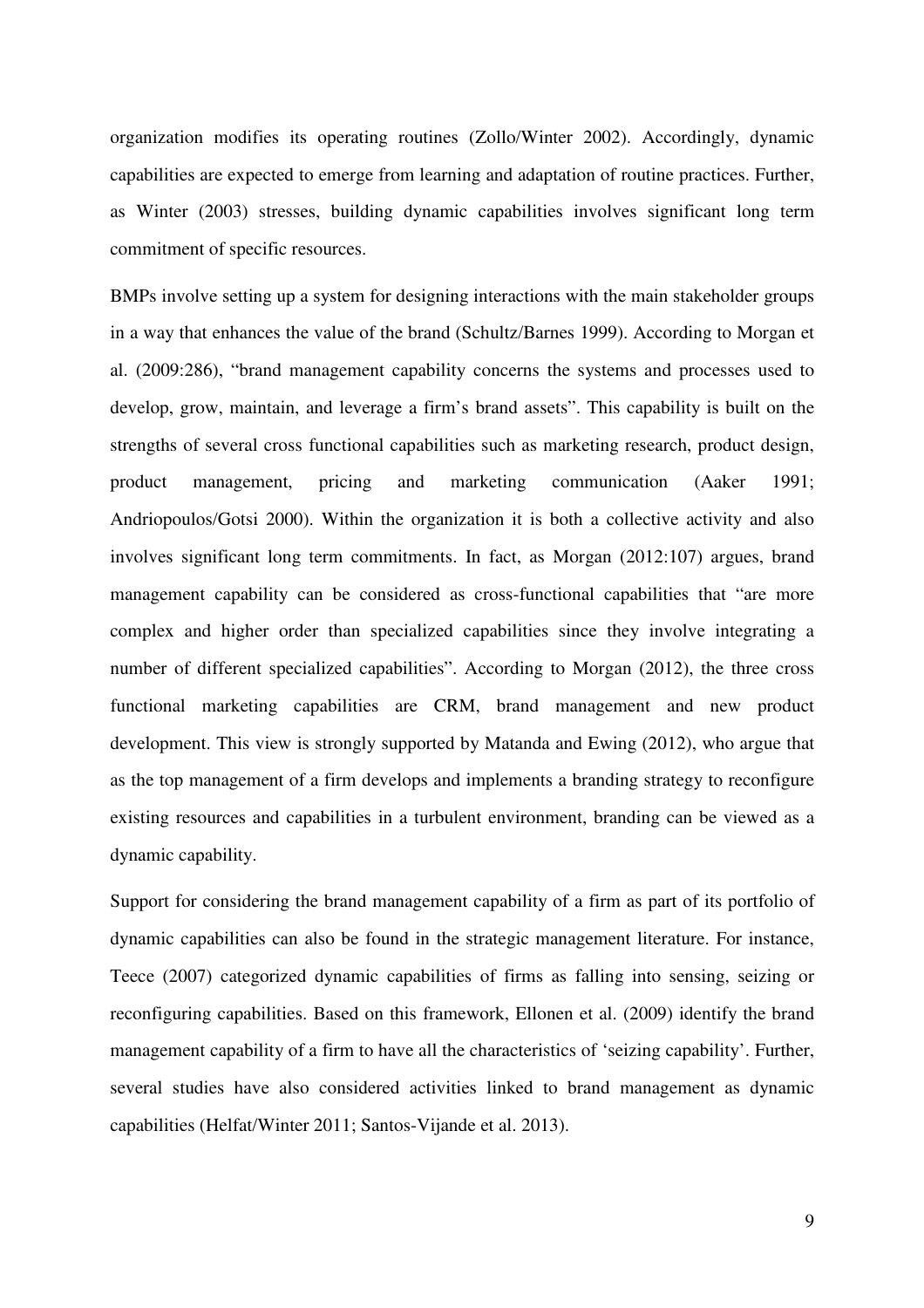#### *2.4 Linking brand management practices with firm performance*

It is well acknowledged in strategic management literature that dynamic capabilities of firms tend to increase firm performance and profitability (Zott 2003; Arthurs/Busenitz 2006; Wu 2007; Morgan et al. 2009; Protogerou et al. 2012). Hence the association between BMPs - a component of dynamic capabilities of a firm and performance -can be inferred.

However, the relationship between brand management and performance may not be very straightforward. Though firms could devote considerable resources for brand building, its impact on performance – both overall operational/financial performance as well as brand performance – is contingent upon several firm-related and contextual factors (Hirvonen et al. 2013). Contextual factors such as the competition in the environment, customer profile as well as internal factors like age and size of the firm could also have an impact (Sinkula 1994; Reijonen 2010).

Prior studies that have adopted relevant constructs like brand orientation and BMS have attempted to explore their effect on firm performance. They, however, produced mixed results. While Brïdson and Evans (2004), Napoli (2006) and Baumgarth (2010) note a strong empirical relationship between brand orientation and market performance, in their multicountry study, Laukkanen et al. (2013) do not find any significant relationship between brand orientation and performance. Instead, they find a significant positive relationship between brand orientation and brand performance of firms in both Hungary and Finland. In a similar vein, some of the earlier studies focusing on the relationship between BMS and firm performance (Lee et al. 2008; Dunes/Pras 2013; Santos-Vijande et al. 2013) note a significant and positive link between BMS and firm performance. Chen et al. (2011) also find a positive and significant relationship between integrated brand management and performance.

Overall performance is defined as the performance of the firm across several dimensions such as operations, capacity utilization and finance. Adoption of BMPs could influence performance in a number of direct and indirect ways. For instance, it could help in developing a loyal customer base that eventually leads to a predictable demand pattern which could, in turn, help in smoothing out the production cycle and capacity utilization in manufacturing and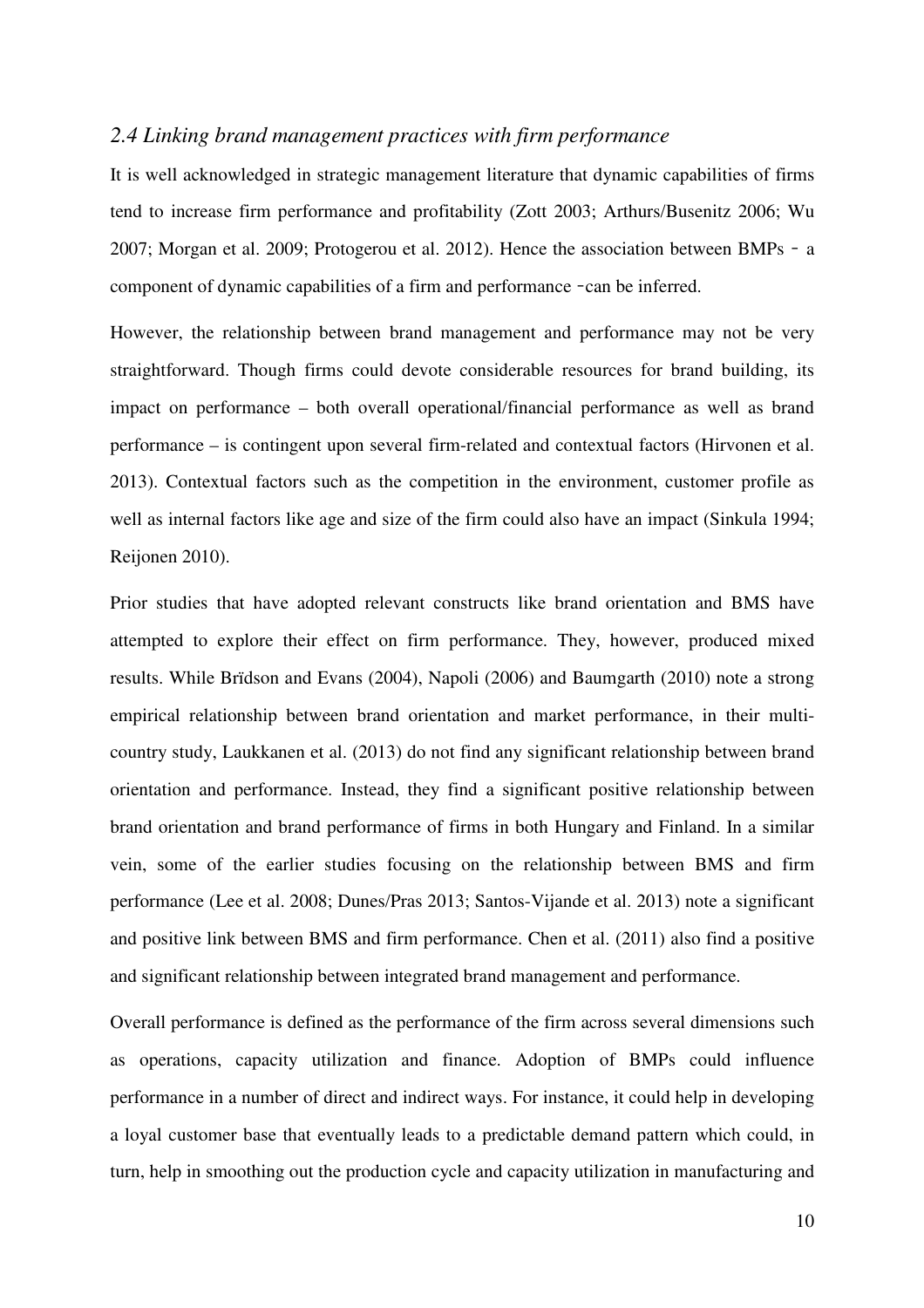service firms. BMPs could also help in charging a premium and thus enhance the profitability of the firm (Doyle 1989). This leads to the following hypothesis.

*Hypothesis 1: Brand management practices are positively related to a firm's overall performance such that firms that place greater emphasis on brand management practices achieve greater overall performance than firms that place lesser emphasis on brand management practices.* 

Wong and Merrilees (2008) define brand performance as the success of the brand in the market. This would involve several dimensions such as brand value and number of brands with the dominant position in the market. While adoption of BMPs is expected to lead to superior brand practices in general, several moderating variables may also make a difference. For instance, in an industry where all the players adopt sophisticated BMPs, the impact of BMPs on brand performance may not be very prominent. Further, in industries where consumers are not very brand conscious BMPs might not have much impact. However, BMPs definitely have an overall impact in developing the brand image, brand awareness and thereby brand equity regardless of the branding context. Adoption of BMPs can create and internal organizational environment where branding becomes a strategic activity. This can enhance the importance of brand related activities with specific objectives and metrics set for achieving brand performance related targets. Thus, we expect that:

*Hypothesis 2: Brand management practices are positively related to a firm's brand performance such that firms that place greater emphasis on brand management practices achieve better brand performance than firms that place lesser emphasis on brand management practices.* 

## **3. Research methods**

#### *3.1 Sample and data collection*

Turkey was chosen as the survey setting for this study because of its clear position as an EC market (Tatoglu et al. 2016). There are fundamental differences between emerging country markets and mature markets  $-$  most essentially, the absence of strong regulatory agencies as well as shared cultural values (Anil et al. 2014; Erguncu/Yildirim 2014). Firms operating in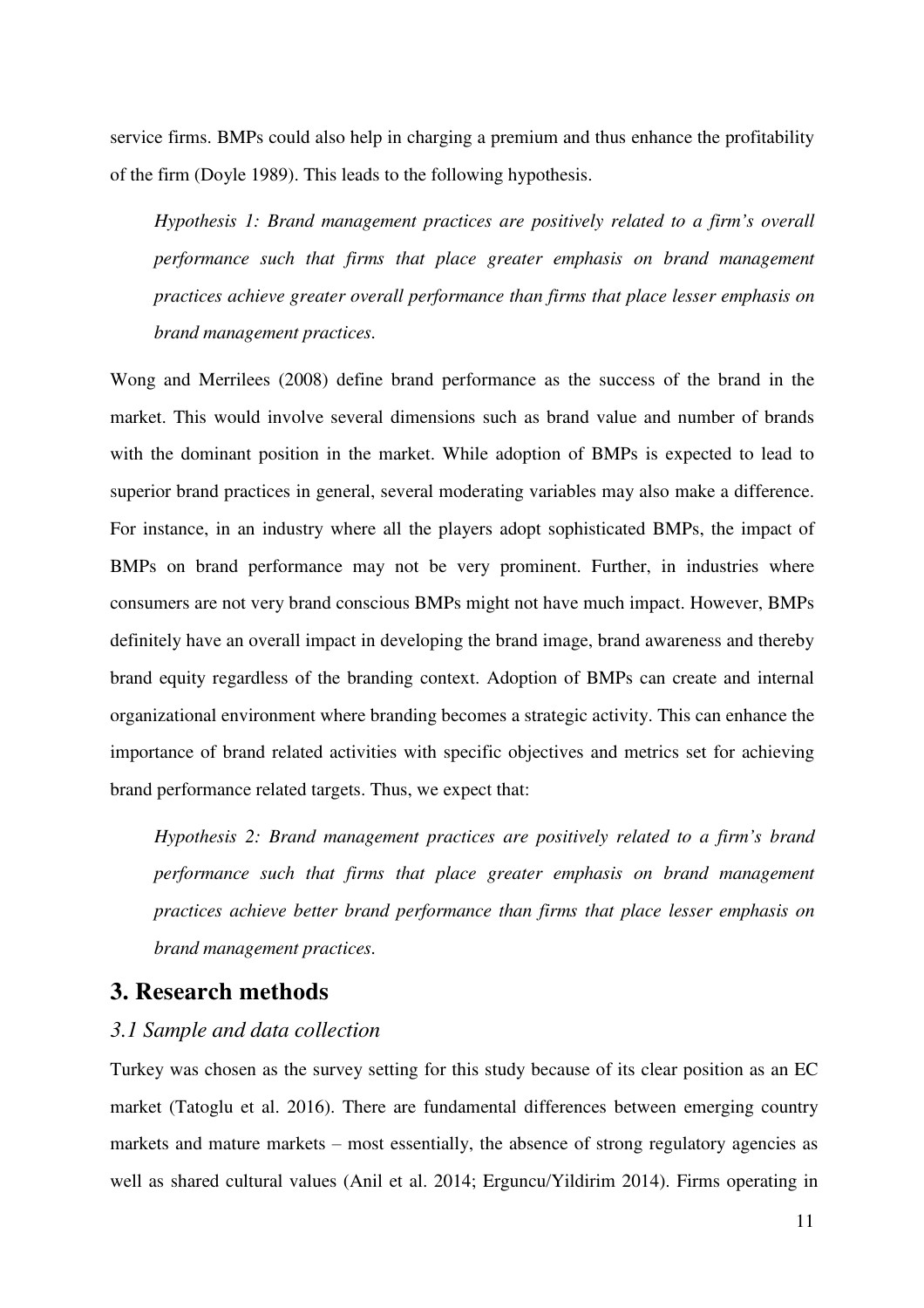such environments will all be developing strategies to survive and thrive under similar circumstances. While Turkey is a dynamic market with a growing economy, Turkey is considered to be very appropriate to validate models initially adopted in western societies (Demirbag et al. 2014; Cifci et al. 2016). The sampling frame for our survey was based on the members' list of TOBB (The Union of Chambers of Commerce, Industry, Maritime Trade and Commodity Exchanges of Turkey, available at http://www.tobb.org.tr), which provides an industrial database containing approximately 40,000 firms registered to any of 10 Chambers of Industry, 19 Chambers of Trade and 64 Chambers of Industry and Trade in Turkey. Based on a random sampling selection procedure, a total of 1,000 firms operating in a wide variety of industries was generated and constituted the sample for our survey.

The survey questionnaire, which was originally developed in English, was translated from English to Turkish and then re-translated into English by a second party to ensure accuracy in translation. This process of 'back translation' is useful in identifying misinterpretations and misunderstandings before the questionnaire is administered. To further ensure the authenticity of the translation, two bilingual researchers were used in tandem to compare the back translated English and Turkish versions of the questionnaire and make any necessary changes. Then, a questionnaire and a covering letter were posted to the general manager of each firm with a letter requesting that the general manager, or his/her senior executive in charge of brand management within the organization, should complete it. During the period of April-May in 2014, a total of 241 questionnaires were returned after one reminder, of which 224 were usable (an effective response rate of 22.4%). Such a response rate is satisfactory, given the nature of the questionnaire and the type of potential respondent.

A test for non-response bias for the mail survey was conducted by comparing the first wave of survey responses to the last wave of survey responses (Armstrong/Overton 1977). The test results indicated no significant difference in the responses between early and late respondents (p>0.1). Hence, no response bias was evident. ANOVA tests were also used to compare the responding firms across the main characteristics of the sample such as industry type and geographical location and, again, showed no systematic differences (p>0.1).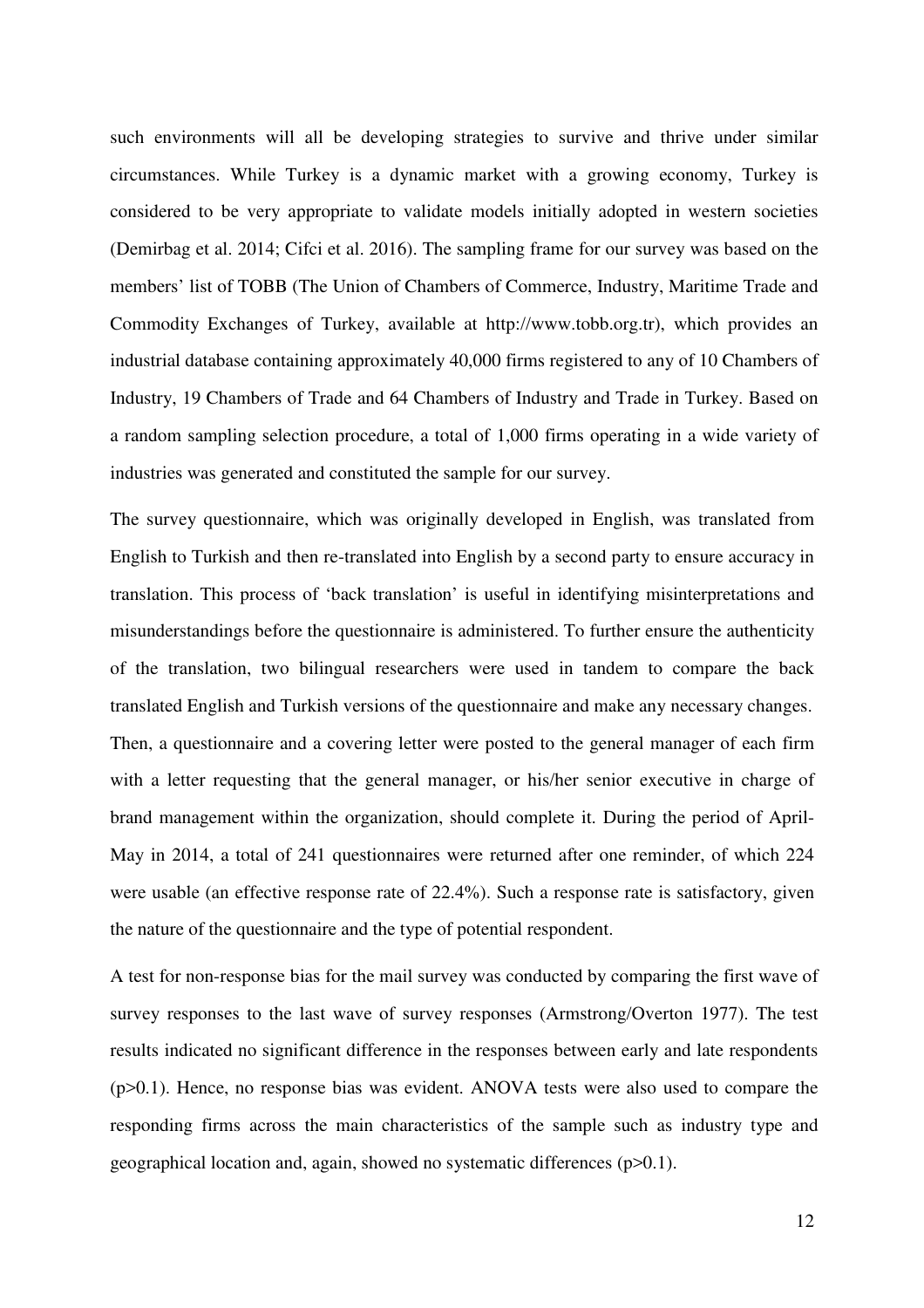ANOVA tests were used to examine the differences among means for the respondent categories. No significant differences (*p*>0.1) were detected. Given the level of responsibility of respondents, the findings provide a good reflection of senior management's views on the scope and nature of BMPs.

The characteristics of the questionnaire respondent firms are summarized in Table 1.

#### **[Insert Table 1 here]**

#### *3.2 Measurement of variables*

The data were gathered via a cross-sectional mail survey using a questionnaire. Our questionnaire was drawn from Keller's (2000) BRC, which includes various aspects of BMPs. The BRC scale used in this study is composed of 33 items constituting a total of 10 BMPs. These 10 BMPs are as follows: BMP 1: 'Brand delivers benefits customers truly desire'; BMP 2: 'Brand stays relevant'; BMP 3: 'Pricing strategies based on perceptions of value'; BMP4: 'Brand is properly positioned'; BMP 5: 'Brand is consistent'; BMP 6: 'Brand portfolio and hierarchy make sense'; BMP 7: 'Brand uses full repertoire of marketing activities to build equity'; BMP 8: 'Brand managers understand what the brand means to consumers'; BMP 9: 'Brand is given proper support and it is sustained over the long run'; and BMP 10: 'Company monitors sources of brand equity'. Each item was measured through a five-point scale  $(1 = 'to')$ a very little extent' to  $5 =$  'to a very great extent'). In an earlier work, Berthon et al. (2008) also successfully applied the same measures to examine the nature and scope of brand management within the small and medium enterprises (SME) context.

*Overall performance* was measured as the mean measure of the responses given to a set of 11 measures of performance. The respondents were asked to identify their firm's performance on a five-point scale  $(1 - \text{definitely worse})$  to  $5 - \text{definitely better})$  for each of these 11 performance indicators in the following manner: "over the last three years, how has your company performed in terms of the following performance criteria?" These measures are namely operating efficiency, quality, after sales service, sales, profitability, market share, new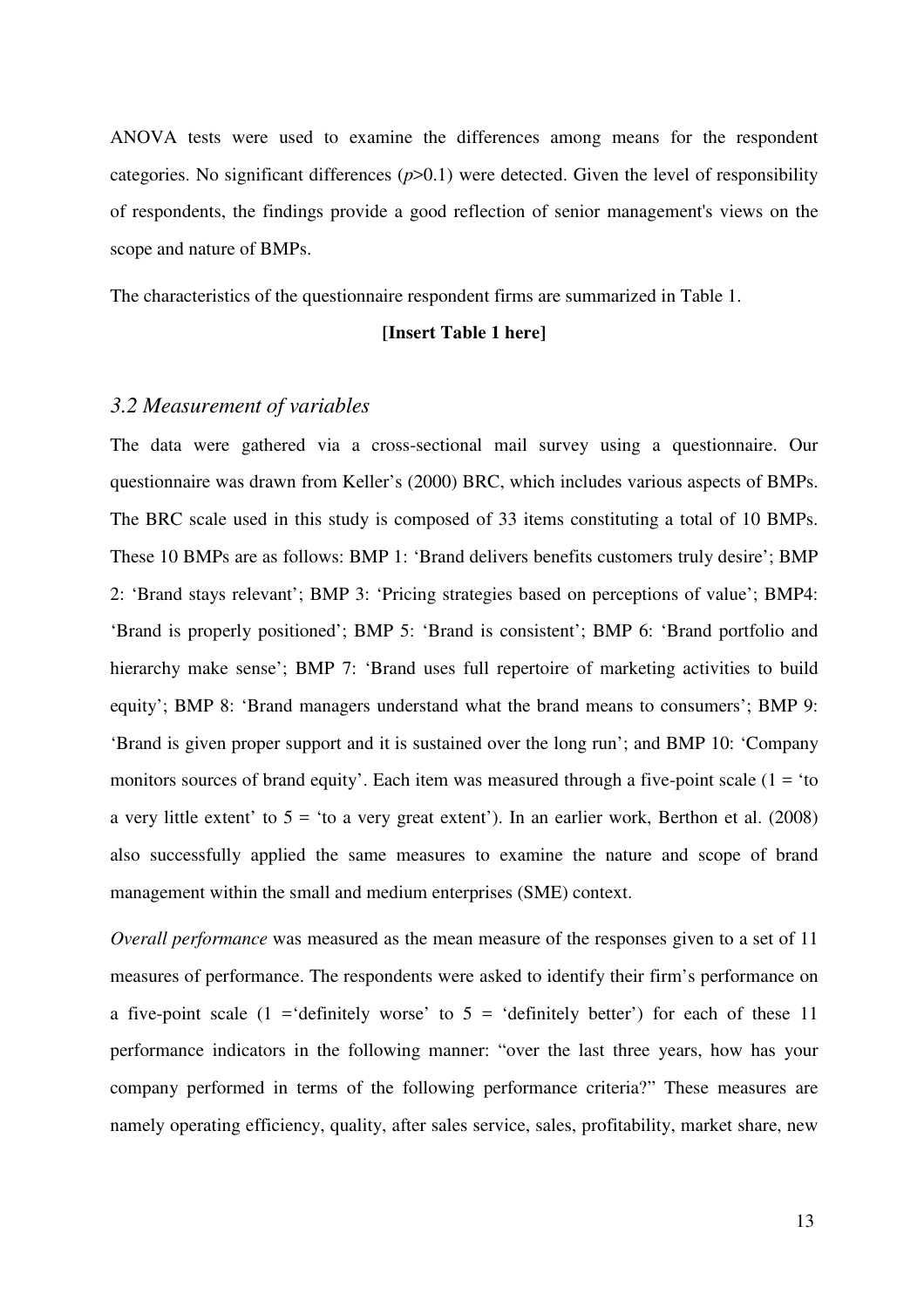product development, brand awareness, financial performance, customer satisfaction, and human resources management.

*Brand performance* was measured as the mean measure of the responses provided to a list of seven measures underlying a firm's brand performance. Relying, again, on a five-point scale (1 = 'definitely worse' to  $5$  = 'definitely better'), the respondents were requested to identify their company's brand performance over the last three years for each of the following seven indicators: the number of brands with a dominant place in domestic markets; the number of brands with a dominant place in global markets; the percentage of revenues accounted for by branded products/services; the number of brands generating 80% of total revenues; the percentage of brand budget within total revenues; ranking in brand image; and relative value of brand.

## **4. Results**

## *4.1 Measurement model validation*

The convergent and discriminant validity of the measurement model comprising of 37 observed variables and 10 latent constructs were assessed through a confirmatory factory analysis (CFA) procedure implemented through AMOS. Since the initial CFA model did not show adequate levels of fit, observed variables with a standardized loading of less than 0.5 were initially eliminated. Two items were dropped from BMP 2 (brand stays relevant); one item was deleted from BMP 3 (pricing strategies based on perception of value) and another from BMP 7 (brand uses full repertoire of marketing activities to build equity). A content validity check of the deleted items indicated that the remaining items would definitely capture the original dimensions of the latent constructs. After eliminating these four items, the measurement model indicated adequate levels of fit  $[\chi^2/d.f.=2.1, CFI=0.9, IFI=0.9]$ RMSEA=0.07; SRMR =0.05]. The convergent validity was assessed by considering the standardized loading of all the constructs as well as the average variance extracted (AVE). The standardized loadings for all items were above 0.5 and significant  $(p<0.01)$  and the AVE was also above 0.5. The values for convergent validity are shown in Table 2.

#### **[Insert Table 2 here]**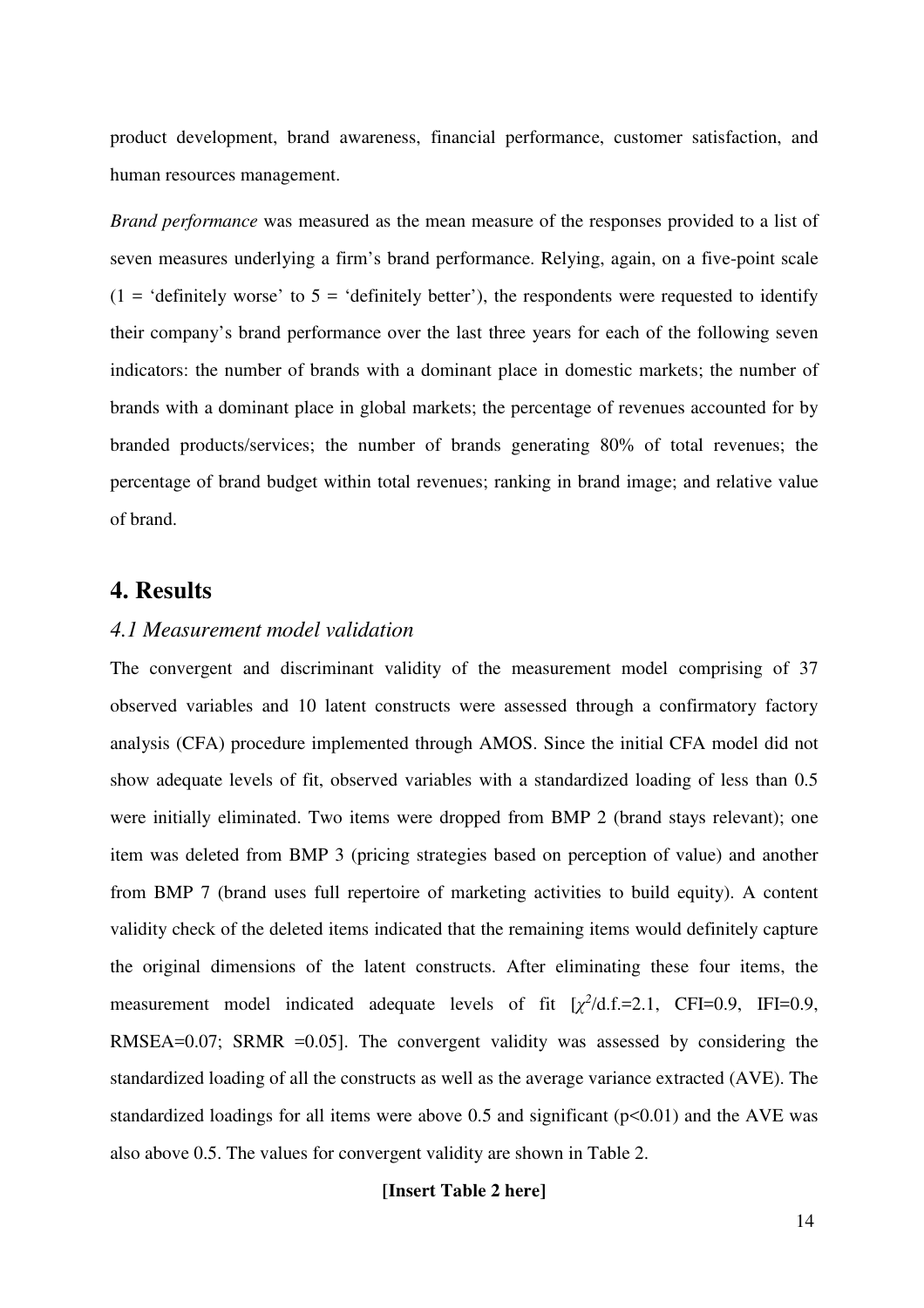Discriminant validity was checked using the methodology suggested by Anderson and Gerbing (1988). In this approach, the chi-square goodness of fit values were computed for pairs of latent constructs, first without any constraints in the inter-construct correlation and then with the inter-construct correlation fixed to one. If the difference in the  $\chi^2$  values were found to be significant, discriminant validity between the two latent constructs was established. As shown in Table 3, we compared the  $\chi^2$  values for 45 pairs of constructs and found that for all pairs of constructs, the  $\chi^2$  value difference was significant (p<0.01) at one degree of freedom. The minimum difference in  $\chi^2$  value was 10.7 between BMP 4 and 10; while the maximum difference was 125.4 between BMP 1 and 7. The average difference was 47.35. Hence the measurement scales have both convergent and discriminant validity. The reliability of the scales was assessed through Cronbach alpha coefficient which was found to be more than 0.7 for all the constructs, as shown in Table 2, exhibiting a satisfactory level of construct reliability (Nunnally, 1978).

#### **[Insert Table 3 here]**

#### *4.2 Cluster analysis*

As the main objective of the study is to examine the pattern of variation between EC firms in terms of their emphasis on BMPs, it is necessary to explore systematic variation between the firms across each of the ten dimensions. To this end, a K-means cluster analysis was undertaken to segment the sample firms. The cluster analysis enables to categorize firms in terms of their extent of adoption of BMPs such that firms falling in a particular group are as homogeneous as possible in their brand management applications. As Ketchen and Shook (1996) contend, cluster analysis helps in potentially rich descriptions as it allows for inclusion of diverse dimensions in developing firm configurations (Harrigan 1985; Ketchen et al. 1997).

Several studies have applied cluster analysis methods to compare firms across different attributes. To exemplify, De Jong and Marsili (2006) cluster small firms into four groups in terms of their innovative capabilities; Deniz and Suares (2006) categorize Spanish family owned firms with regard to their corporate social responsibility orientations; Berghman et al. (2006) classify Dutch firms into four clusters in terms of their marketing knowledge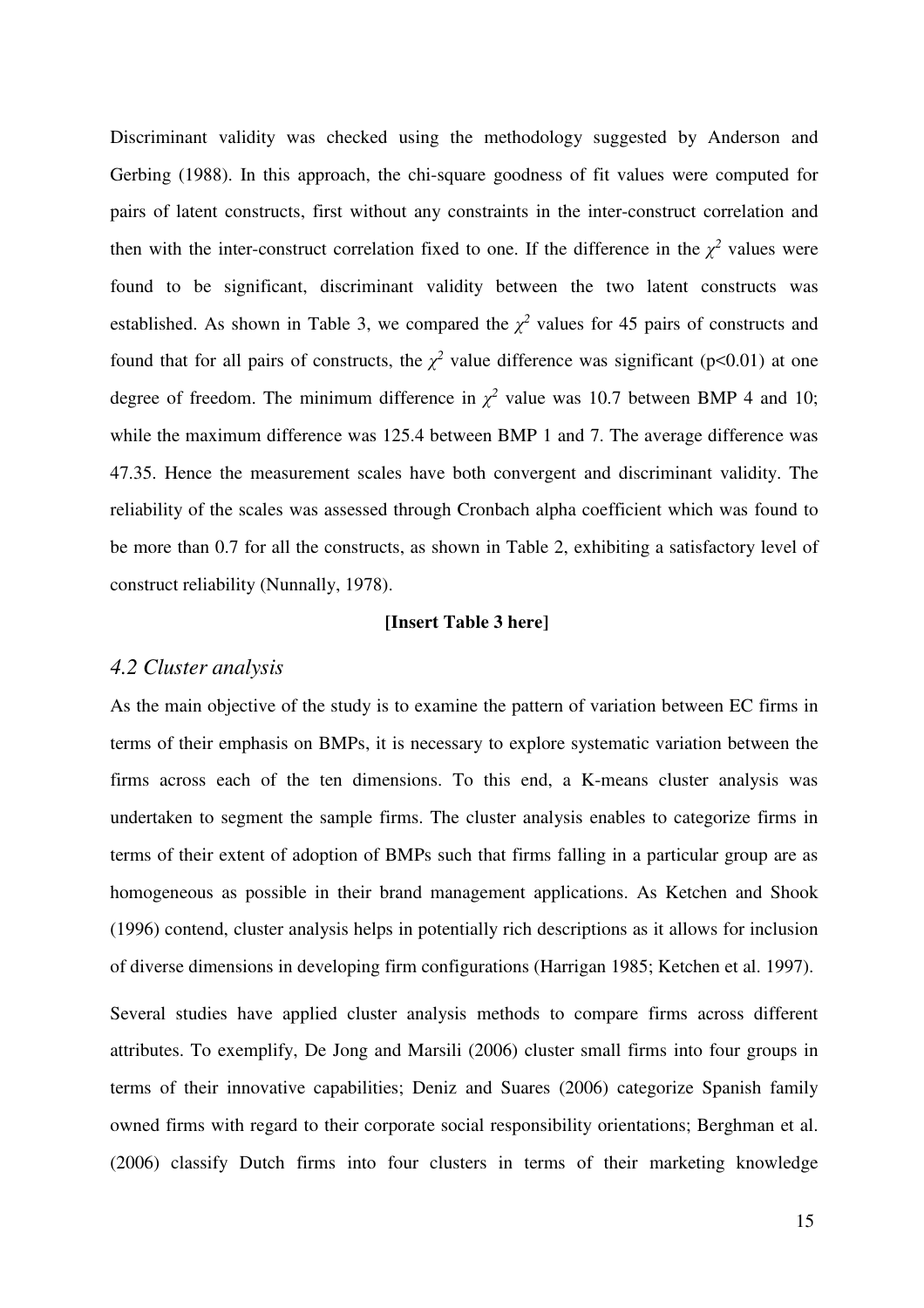accumulation capabilities; Leiponen and Drejer (2007) group firms in Finland and Denmark into five different categories based on their innovation activities; Fillipetti (2011) clusters firms in terms of their innovation modes.

Before conducting the cluster analysis, mean values of each of the 10 BMPs was computed. Deciding on the number of a priori clusters requires considerable judgement and effort as there are no universally acceptable parameters to judge the suitability of 'n' cluster solution versus 'n-1' cluster solutions. In this study, we broadly followed the process suggested by Harrigan (1985) to arrive at the appropriate number of clusters. Initially, we tested 3-, 4- and 5-cluster solutions. In order to arrive at the optimum number of clusters, based on Harrigan (1985), we examined the F-values associated with the variables entered in each of the cluster solutions. The 3-cluster solution was found to produce higher F-values for all 10 variables except in the case of BMP 1 (that too only in the case of a 4-cluster solution compared to the 3-cluster solution). Further, in terms of cluster membership the only difference between the 4-cluster solution and the 3-cluster solution was that one of the clusters (cluster 1) from the 3-cluster solution was split into two separate clusters in the 4-cluster solution while it was found to be intact as one single cluster in the 3-cluster solution. The other two clusters (cluster 2 and cluster 3) remained unchanged with the same composition of firms in both the 3-cluster and 4 cluster solutions. For the purpose of interpretation, the two separate clusters produced by splitting cluster 1 in the 4-cluster solution did not make any sense as each of the clusters had fewer number of firms in comparison to the one single cluster 1 produced by the 3-cluster solution. The 3-cluster solution was, therefore, much more meaningful and more robust than the 4-cluster solution and we, therefore, decided to choose the 3-cluster solution. Hence, based on both Harrigan (1985) and the need for parsimony, a 3-cluster solution was finalized.

Tables 4 and 5 support a three-way classification of firms based on the extent and success of their BMPs. The final cluster centers from K-means cluster analysis prove that approximately 15% of the sample firms which fall in Cluster 1 have the lowest values for BMPs, while 40% of the firms have medium values and 45% of the firms have the highest values. Along with the support of the ANOVA results, the sample firms can be divided into three clusters or groups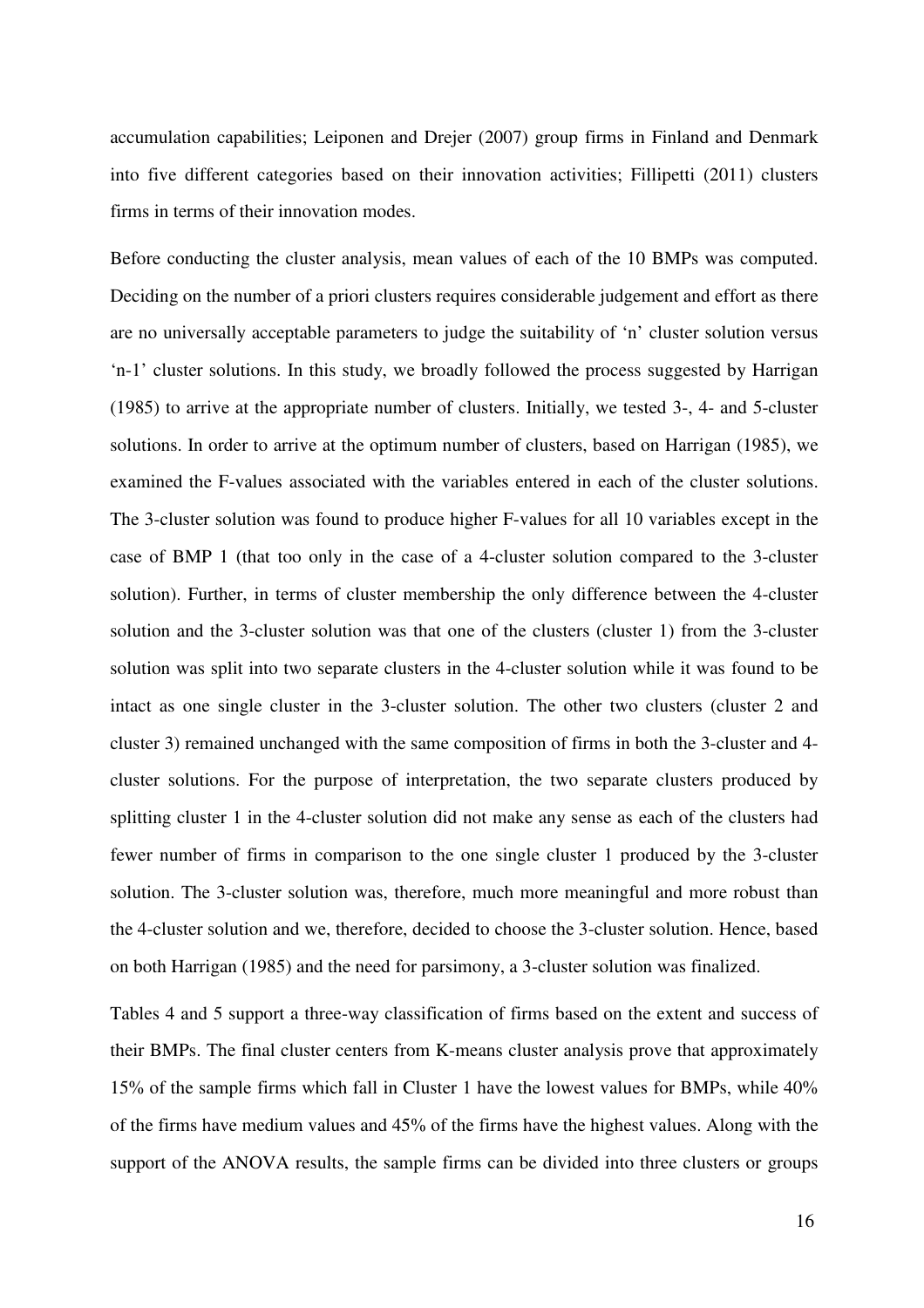based on their adoption level of BMPs: (i) Cluster 1: low-BMP; (ii) Cluster 2: medium-BMP; and (iii) Cluster 3: high-BMP. The final cluster centers are shown in Table 4. Table 5 reveals the ANOVA results, attesting the statistical validity of the clustering solution.

#### **[Insert Tables 4 and 5 here]**

The high-BMP group comprises firms which have high values for the adoption of BMPs. On a five-point scale, they have mean values of more than 4.5 for any of the 10 BMPs. These firms tend to place much emphasis on their brands and engage in great effort to constantly nurture their brands. The medium-BMP group comprises nearly 40% of the total sample of firms and has mean values ranging between 3.52 and 4.38 for any of the 10 BMPs. These firms, while giving sufficient care for their brands, do not seem to consider brand management to be their highest priority. The low-BMP group, on the other hand, has mean values ranging between 2.17 and 3.81. Compared to the other two groups, the firms in the low-BMP group appear to provide much less emphasis on BMPs towards building or nurturing their brands.

In the next step, the overall profile of the clusters was assessed by cross tabulating the cluster membership of firms with their size and ownership category, as shown in Table 6. Chi-square tests indicated significant values between a profile variable and cluster category. In terms of firm size, some significant association was found  $(\chi^2=8.27, p<0.05)$  among BMP clusters in that nearly 16% of the high-BMP firms were SMEs while the percentages of SMEs in the lowand medium-BMP firms were 26.7% and 34.5%, respectively. Hence, the high-BMP cluster had a higher percentage of large size firms than medium- and low-BMP clusters. Approximately 84% of all large size firms were in the high-BMP cluster with only 73.3% of large size firms being in the low-BMP cluster. In terms of the ownership pattern of sample firms there was, again, a significant association with the cluster membership ( $\chi^2$ =5.78, p<0.1). Low- and medium-BMP clusters had more Turkish firms which accounted for nearly 80% and 78% of both clusters, respectively. In contrast, the proportion of Turkish firms in the high-BMP cluster was only 63%. In a similar vein, approximately 37% of all foreign owned firms were in the high-BMP cluster with only 20% being in the low-BMP cluster. These findings, in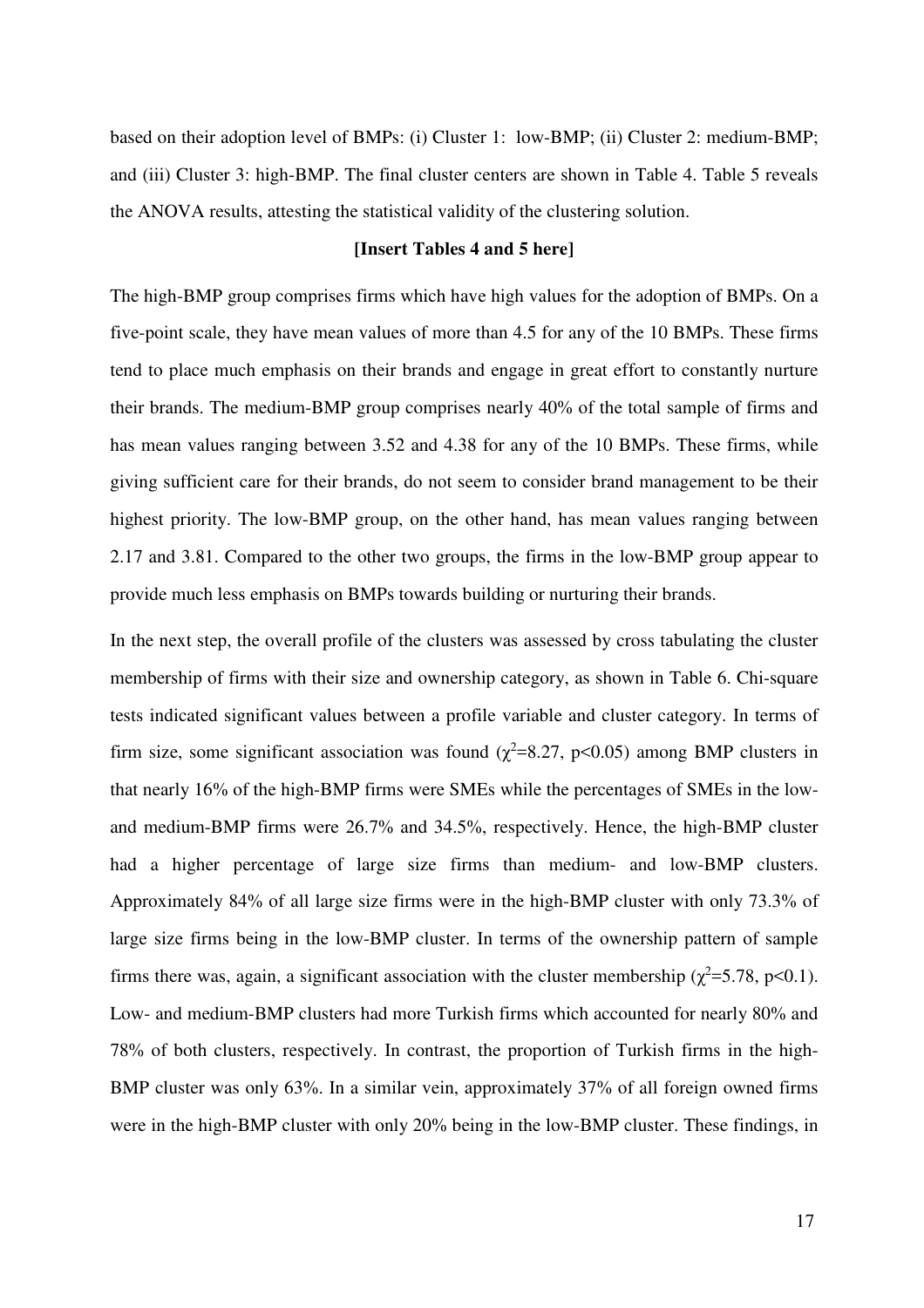general, indicate that large and foreign firms tend to place relatively more emphasis on BMPs when compared to local Turkish firms.

#### **[Insert Table 6 here]**

#### *4.3 BMP and firm performance*

In order to test the study's hypotheses, ANOVA tests were undertaken in order to examine the variation between three groups of firms in terms of the adoption level of BMPs and the following two performance variables: (i) overall performance and (ii) brand performance. Table 7 presents the results of ANOVA tests. The results from Table 7 show that the overall performance significantly differs across the three clusters of firms in that both high-BMP and medium-BMP firms have significantly higher mean values of overall performance  $(p<0.01)$  as compared to low-BMP firms. This finding tends to confirm Hypothesis 1. Similarly, Table 7 shows that brand performance significantly differs across the three clusters of firms  $(p<0.01)$ with firms in the high-BMP cluster having significantly higher levels of brand performance relative to those firms in the medium- and low-BMP clusters. This result also provides support for Hypothesis 2. In Table 8, we show the post-hoc tests with the low-BMP segment as the control group. The Dunnett's t criterion shows the nature of the difference between the groups, further supporting the hypotheses.

#### **[Insert Tables 7 and 8 here]**

## **5. Discussion and implications**

The study has attempted to investigate the adoption level of BMPs within EC firms and segmented the sample firms in terms of their use of BMPs. The study shows that, in general, firms can be classified into three segments: (i) a segment comprising of firms which place high emphasis on BMPs; (ii) a segment comprising of firms which place a medium level of emphasis on BMPs; and (iii) a segment comprising of firms which place low emphasis on BMPs. This three-way classification is both important and interesting from a theoretical point of view. In their study of Swedish firms, Gromark and Melin (2011) derive a 4-cluster solution to describe segments of firms which differ in terms of their brand orientation. These clusters show, also, distinct differences with respect to their financial profitability. However,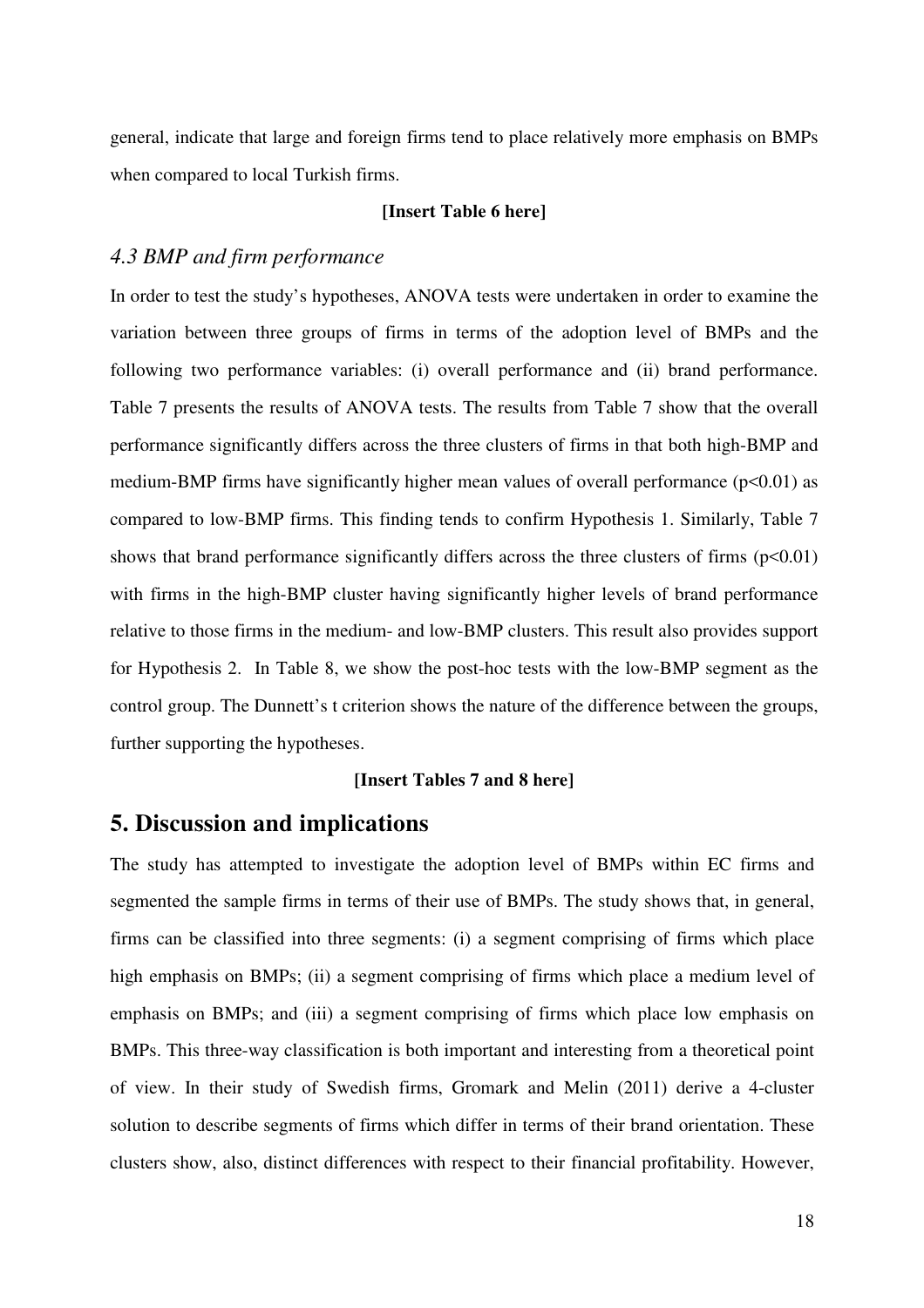the interpretation of these four clusters proved to be very difficult. The present study, on the other hand, generates a clearer and logical clustering solution that enhances the understanding of the differences in branding strategy among firms.

The results concerning the relationship between BMPs and firm performance is also significant in understanding the role of BMPs on firm performance. Hence, this study develops a foundation for further research in BMPs and their effect on firm value. Previous studies adopting similar constructs broadly reflecting the notion of BMPs (viz. brand orientation, brand management systems and integrated brand management) have attempted to relate them directly to the performance of the firm (Brïdson/Evans 2004; Napoli 2006; Lee et al. 2008; Baumgarth 2010; Chen et al. 2011; Laukkanen et al. 2013; Santos-Vijande et al. 2013). However, in these studies, the independent variables (i.e., brand management system, integrated brand management or brand orientation) were typically collapsed into only a single dimension, even though it is acknowledged that the independent variables, in fact, comprise multiple dimensions. In this study, first, by using the BRC, a larger and more comprehensive profile of branding strategy dimensions are employed; second, instead of collapsing these 10 dimensions into a single dimension, the firms are grouped based on a clustering algorithm that captures the variations in all 10 dimensions. Therefore, we are able to examine the impact of branding strategy on firm performance in a more comprehensive and robust manner.

Another theoretical contribution involves the validation of Keller's (2000) BRC framework in measuring the adoption level of BMPs within an EC context. As far as we are aware, this is the first study that has empirically validated the BRC framework using a rigorous empirical method. Future studies could base their measurement model on the basis of the results generated by this study. Given the comprehensive and exhaustive nature of this framework, adoption of the BRC will extend discussions on brand strategy in a more nuanced and comprehensive manner. Future studies could also compare the BRC framework across sectors as well as among firms of different sizes. Finally, future studies could also independently verify the significance of each of the 10 components of the BRC in determining the performance of firms.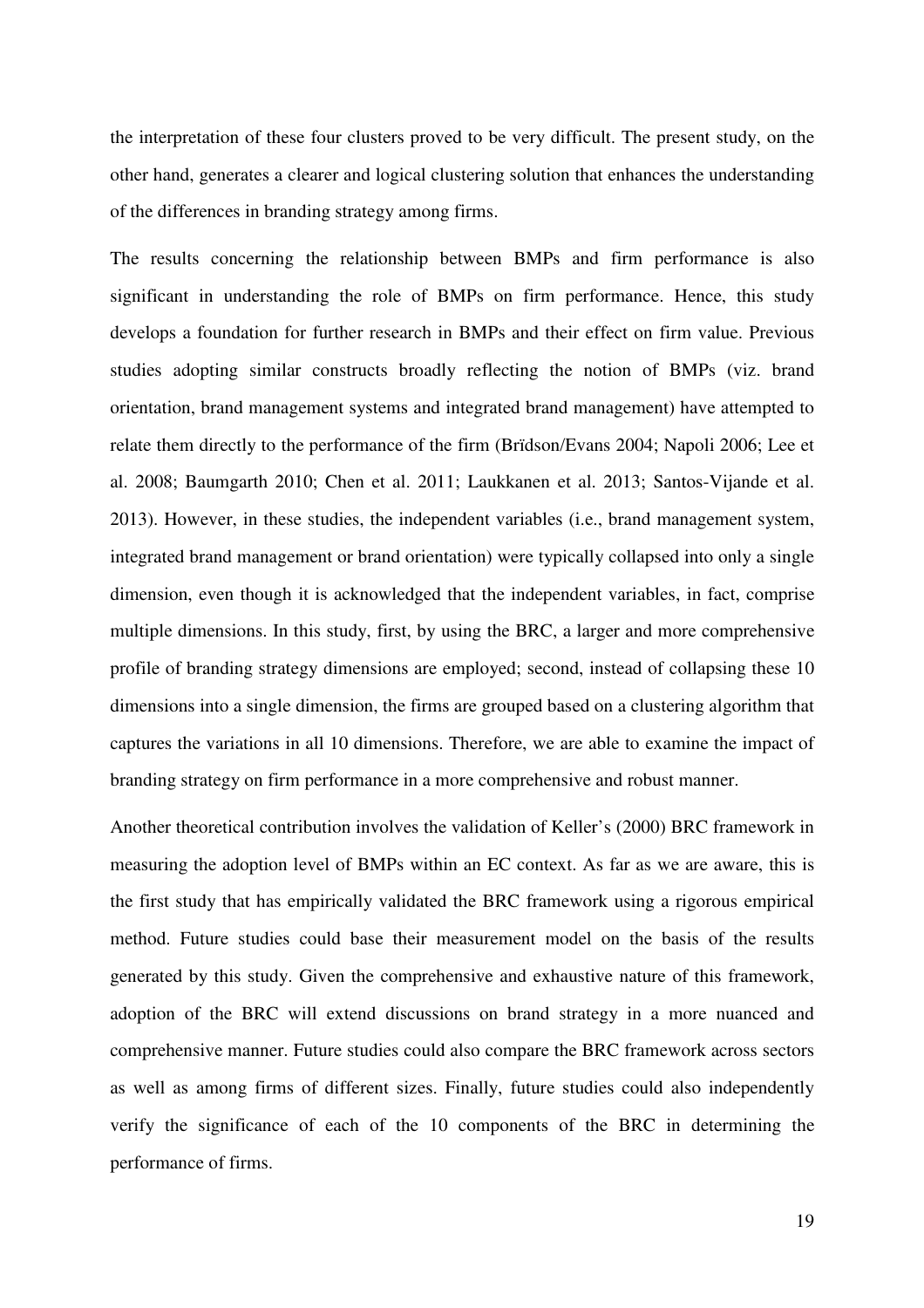#### *5.1 Managerial implications*

In terms of managerial practice, this study provides insights for environmental scanning and strategy development. The idea of a three-way classification of firms in terms of their BMPs helps in building competitor profiles and capability mapping of firms. This will assist managers in developing competitor analysis prior to designing a marketing strategy in practice. The study also shows that firms which place greater emphasis on branding strategy, as reflected in the high scores on the BRC, also perform well. This provides encouragement for brand managers when they request greater allocation of resources for brand management in the marketing budgets of firms. This also supports the need to give more importance to a brand based organization of functions and placing a long term interest in brand building. While most firms are already involved in brand building, due to short-term considerations, firms could deviate from the brand building strategy which could result in sub-optimal results. This study underlines the significance of brand management and branding strategy in generating better performance for firms. At another level, this study legitimizes the possible adoption of the BRC framework as a managerial tool for measuring the effectiveness of a firm's branding strategy as well as benchmarking it against those of its rivals.

#### *5.2 Limitations and future research*

While the present study provides useful insights to the link between brand management applications and firm performance in EC firms, its limitations should also be acknowledged. Perhaps the most serious limitation of this study was its narrow focus on a single host country setting, thus precluding the generalization of findings to other EC markets. Future studies could compare the results of this study by considering samples from other EC country environments such as Latin America and Asia. Likewise, it would be equally useful in future studies to examine other EC and developed country combinations in order to develop a more coherent picture. Further, the study compares the relationships by taking into account a sample composed of different industries within Turkey, while this increases the generalizability of the results, focusing on a single industry would allow controlling for the effect of industry sector. The collection of data from a single respondent in each firm might be a cause for possible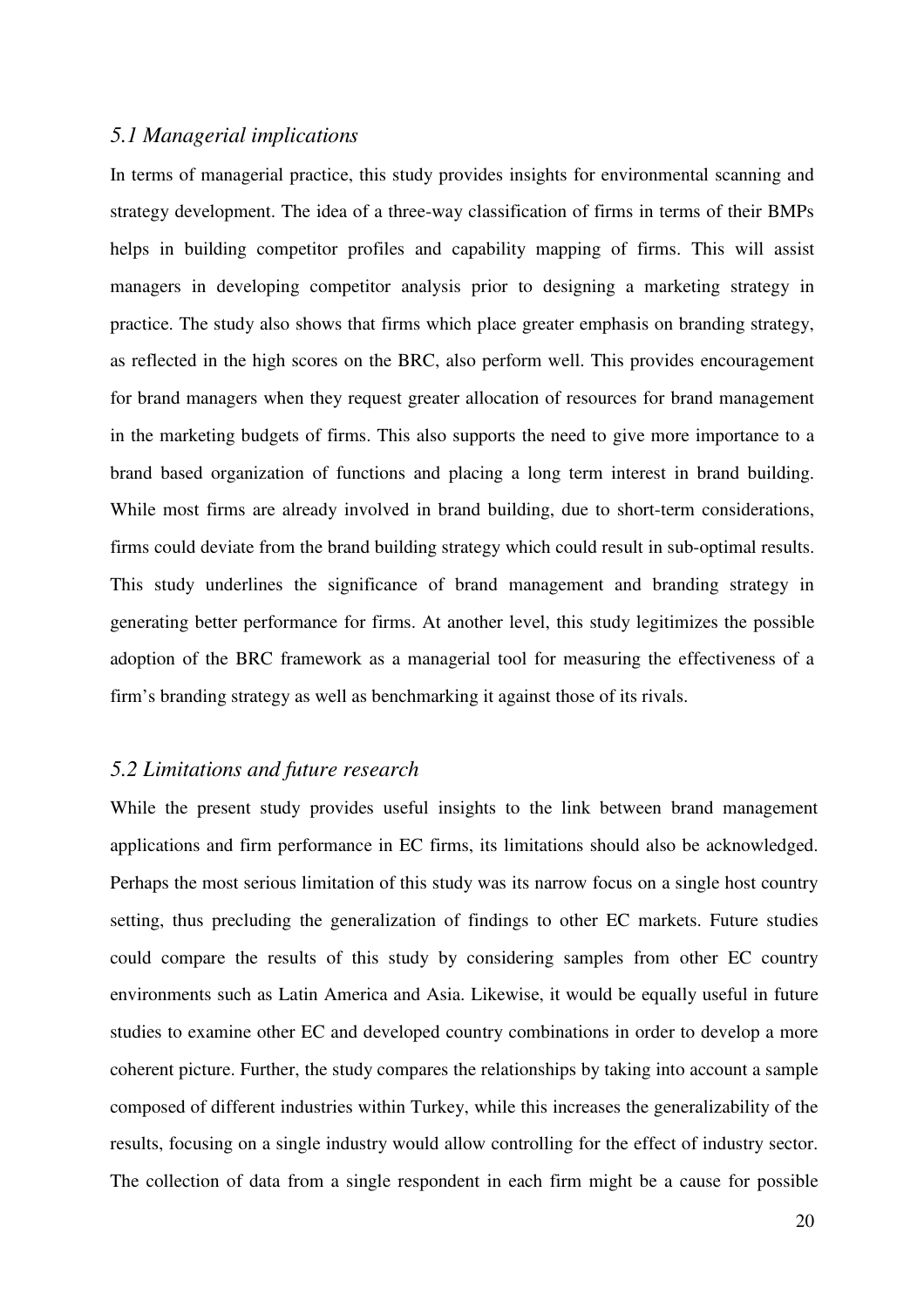response bias. Collecting data from multiple informants and conducting longitudinal research would help researchers to address this common method bias problem. A caution should, therefore, be exercised when interpreting the results. Future studies may also integrate moderator variables into the model, such as degree of internationalization, competitive intensity and export orientation.

We also need to recognize the apparent merits of more superior multivariate techniques such as structural equation modeling (SEM) over traditional univariate tests. So, it would be particularly useful to employ SEM in future research to test some causal links between brand management-performance. A further limitation includes the use of some short scales with few items used in the study to measure the BMPs. Even though studies have shown that short scales are almost as good as long scales in capturing variation (Gogol et al. 2014), we admit that, in general, longer scales have a better reliability. The study should, therefore, be regarded as exploratory and be used as a basis for further deepened research with relatively larger data sets.

## **References**

Aaker, D.A. (1991): Managing brand equity. New York: Free Press.

- Abimbola, T./Kocak, A. (2007): Brand, organization identity and reputation: SMEs as expressive organizations, in: Qualitative Market Research: An International Journal, 10, 4, 416-430.
- Anderson, J.C./Gerbing, D.W. (1988): Structural equation modeling in practice: A review and recommended two-step approach, in: Psychological Bulletin, 103, 3, 411-423.
- Andriopoulos, C./Gotsi, M. (2000): Benchmarking brand management in the creative industry, in: Benchmarking: An International Journal, 7, 5, 360-372.
- Anees-ur-Rehman, M./Wong, H.Y./Hossain, M. (2016): The progression of brand orientation literature in twenty years: A systematic literature review, in: Journal of Brand Management, 23, 6, 612-630.
- Anil, I./Tatoglu, E./Ozkasap, G. (2014): Ownership and market entry mode choices of emerging country multinationals in a transition country: Evidence from Turkish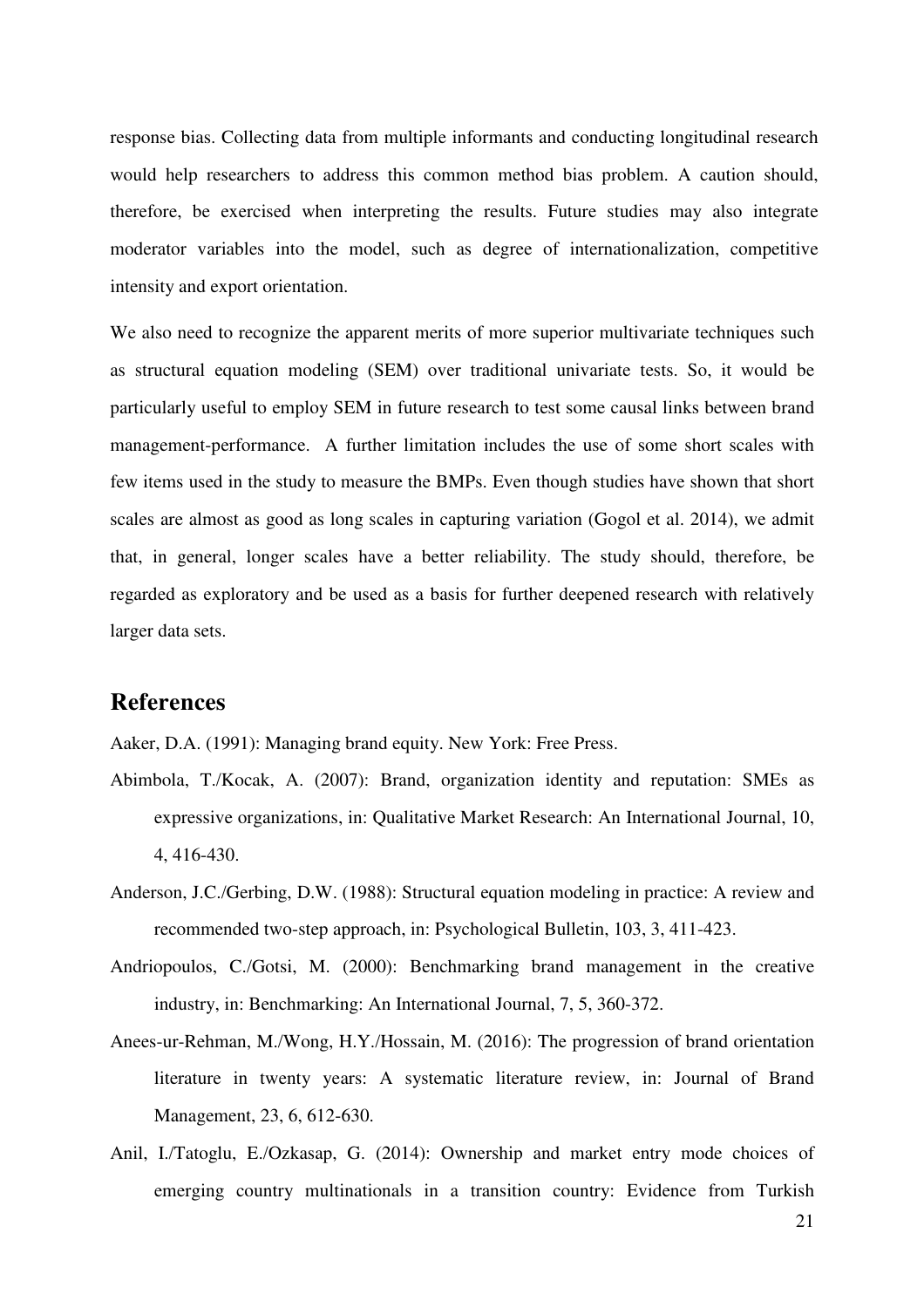multinationals in Romania, in: Journal for East European Management Studies, 19, 4, 413-452.

- Armstrong, J.S./Overton, T.S. (1977): Estimating non-response bias in mail surveys, in: Journal of Marketing Research, 14, 3, 396-402.
- Arthurs, J.D./Busenitz, L.W. (2006): Dynamic capabilities and venture performance: The effects of venture capitalists, in: Journal of Business Venturing, 21, 2, 195-215.
- Baumgarth, C. (2010): "Living the brand": Brand orientation in the business-to-business sector, in: European Journal of Marketing, 44, 5, 653-671.
- Berghman, L./Matthyssens, P./Vandenbempt, K. (2006): Building competences for new customer value creation: An exploratory study, in: Industrial Marketing Management, 35, 8, 961-973.
- Berthon, P./Ewing, M./Napoli, J. (2008): Brand management in small to medium-sized enterprises, in: Journal of Small Business Management, 46, 1, 27-45.
- Brïdson, K./Evans, J. (2004): The secret to a fashion advantage is brand orientation, in: International Journal of Retail & Distribution Management, 32, 8, 403-411.
- Bruton, G./Lau, C.-M. (2008): Asian management research: Status today and future outlook, in: Journal of Management Studies, 45, 3, 636-659.
- Burgess, S.M./Steenkamp, J-B.E.M. (2006): Marketing renaissance: How research in emerging markets advances marketing science and practice, in: International Journal of Research in Marketing, 23, 4, 337-356.
- Capon, N./Berthon, P./Hulbert, J.M./Pitt, L.F. (2001): Brand custodianship: A new primer for senior managers, in: European Management Journal, 19, 3, 215-227.
- Chen, X./Lam, L.W./Zou, H. (2011): Antecedents and performance consequences of integrated brand management in China: An exploratory study, in: Journal of Global Marketing, 24, 2, 167-180.
- Çifci, S./Ekinci, Y./Whyatt, G./Japutra, A./Molinillo, S./Siala, H. (2016): A cross validation of consumer-based brand equity models: Driving customer equity in retail brands, in: Journal of Business Research, 69, 9, 3740-3747.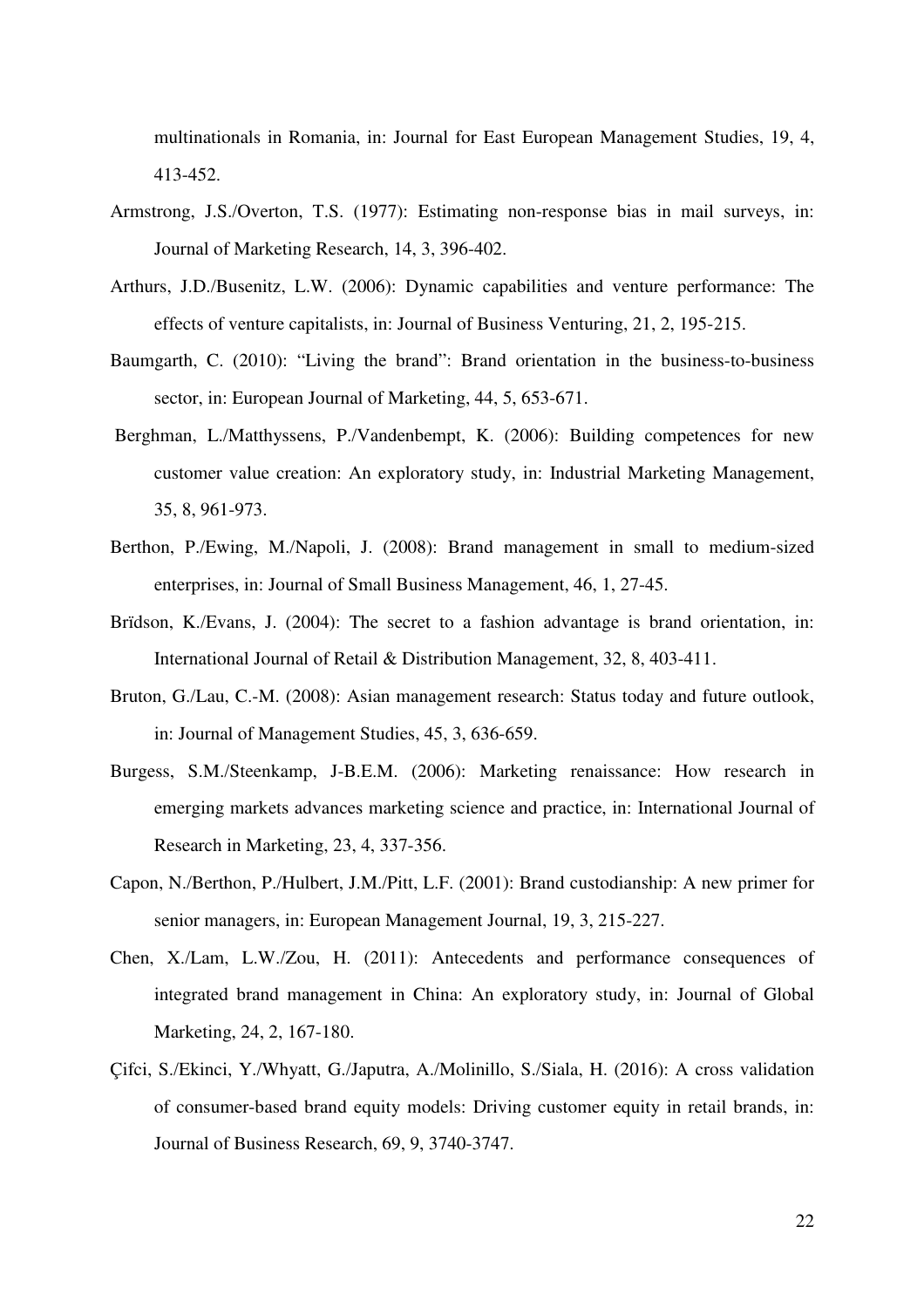- Demirbag, M./Collings, D.G./Tatoglu, E./Mellahi, K./Wood, G. (2014): High-performance work systems and organizational performance in emerging economies: Evidence from MNEs in Turkey, in: Management International Review, 54, 3, 325-359.
- De Jong, J.P./Marsili, O. (2006): The fruit flies of innovations: A taxonomy of innovative small firms, in: Research Policy, 35, 2, 213-229.
- Déniz, M.D.L.C.D./Suárez, M.K.C. (2005): Corporate social responsibility and family business in Spain, in: Journal of Business Ethics, 56, 1, 27-41.
- Douglas, S.P.,/Craig, C.S./Nijssen, E. (2001): Executive insights: Integrating branding strategy across markets: Building international brand architecture, in: Journal of International Marketing, 9, 2, 97-114.
- Doyle, P. (1989): Building successful brands: The strategic options, in: Journal of Marketing Management, 5, 1, 77-95.
- Dunes, M./Pras, B. (2013): Practices in the brand management system: Identification and considerations for five business sectors, in: Journal of Product & Brand Management, 22, 7, 444-461.
- Duysters, G./Jacob, J./Lemmens, C./Jintian, Y. (2009): Internationalization and technological catching up of emerging multinationals: A comparative case study of China's Haier group, in: Industrial and Corporate Change, 18, 2, 325-349.
- Ellis, P.D. (2006): Market orientation and performance: A meta-analysis and cross-national comparisons, in: Journal of Management Studies, 43, 5, 1089-1107.
- Ellonen, H.K./Wikström, P./Jantunen, A. (2009): Linking dynamic-capability portfolios and innovation outcomes, in: Technovation, 29, 11, 753-762.
- Enderwick, P. (2009): Large emerging markets (LEMs) and international strategy, in: International Marketing Review, 26, 1, 7-16.
- Erdogmus, I./Bodur, M./Yilmaz, C. (2010): International strategies of emerging market firms: Standardization in brand management revisited, in: European Journal of Marketing, 44, 9/10, 1410-1436.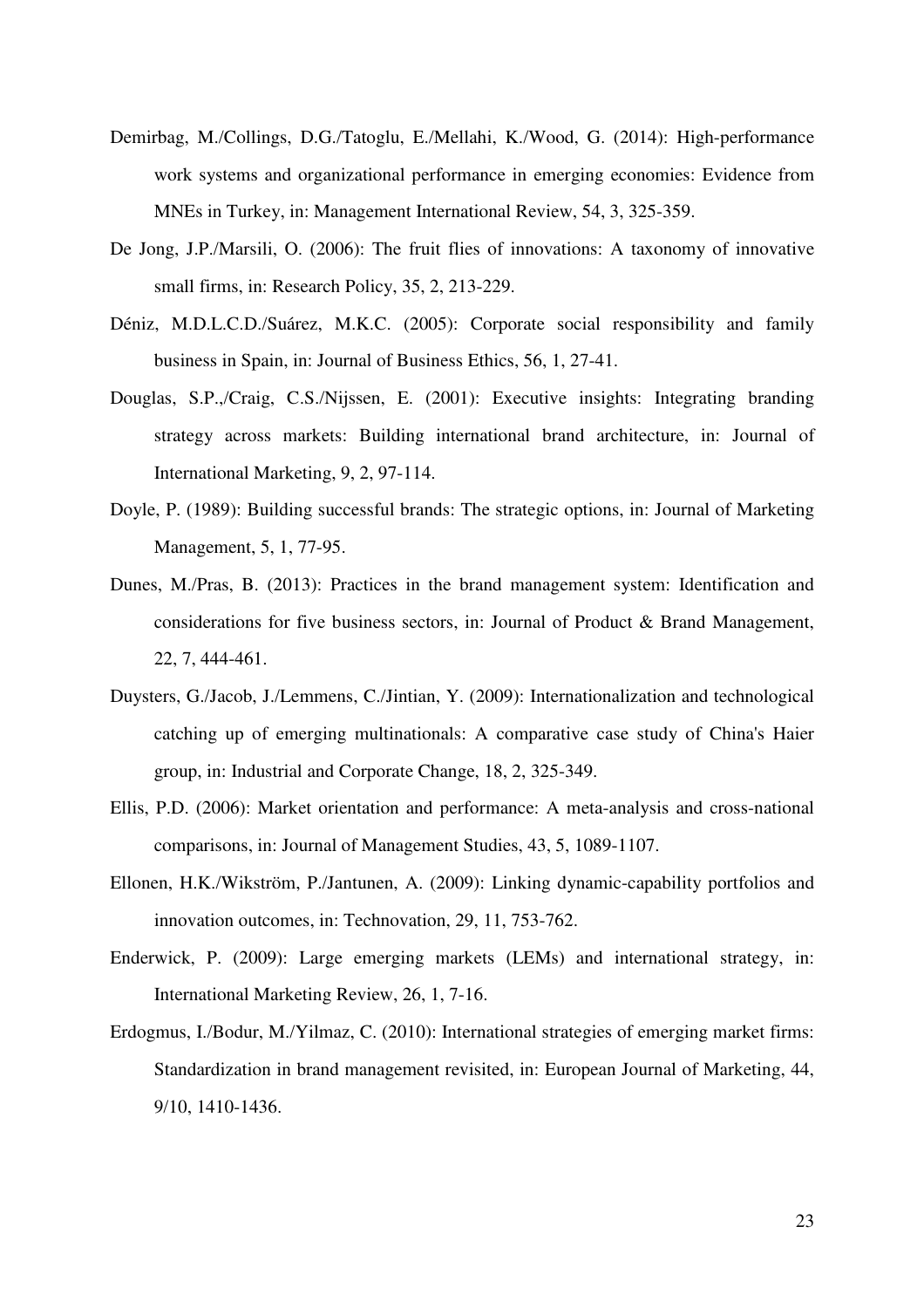- Erguncu, S./Yildirim, G. (2014): How consumer mindset response and long-term marketing effectiveness differ in emerging vs mature markets in: Wang, C.L. (Ed.) Brand management in emerging markets: Theories and practices, IGI Global.
- Ewing, M.T./Napoli, J. (2005): Developing and validating a multidimensional nonprofit brand orientation scale, in: Journal of Business Research, 58, 6, 841-853.
- Gogol, K./Brunner, M./Goetz, T./Martin, R./Ugen, S./Keller, U./ Fischbach, A./Preckel, F. (2014): "My questionnaire is too long!" The assessments of motivational-affective constructs with three-item and single-item measures, in: Contemporary Educational Psychology, 39, 3, 188-205.
- Gromark, J./Melin, F. (2011): The underlying dimensions of brand orientation and its impact on financial performance, in: Journal of Brand Management, 18, 6, 394-410.
- Harrigan, K.R. (1985): An application of clustering for strategic group analysis, in: Strategic Management Journal, 6, 1, 55-73.
- Heding, T./Knudtzen, C./Bjerre, M. (2008): Brand management: Theory and practice. London: Routledge.
- Helfat, C.E./Winter, S.G. (2011): Untangling dynamic and operational capabilities: Strategy for the (N) ever-changing world, in: Strategic Management Journal, 32, 11, 1243-1250.
- Hilmersson, M./Jansson, H. (2012): Reducing uncertainty in the emerging market entry process: on the relationship among international experiential knowledge, institutional distance, and uncertainty, in: Journal of International Marketing, 20, 4, 96-110.
- Hirvonen, S./Laukkanen, T./Reijonen, H. (2013): The brand orientation-performance relationship: An examination of moderation effects, in: Journal of Brand Management, 20, 8, 623-641.
- Jit Singh Mann, B./Kaur, M. (2013): Exploring branding strategies of FMCG, services and durables brands: Evidence from India, in: Journal of Product & Brand Management, 22, 1, 6-17.
- Kearney, C. (2012): Emerging markets research: Trends, issues and future directions, in: Emerging Markets Review, 13, 2, 159-183.
- Keller, K.L. (2000): The brand report card, in: Harvard Business Review, 78, 1, 147-157.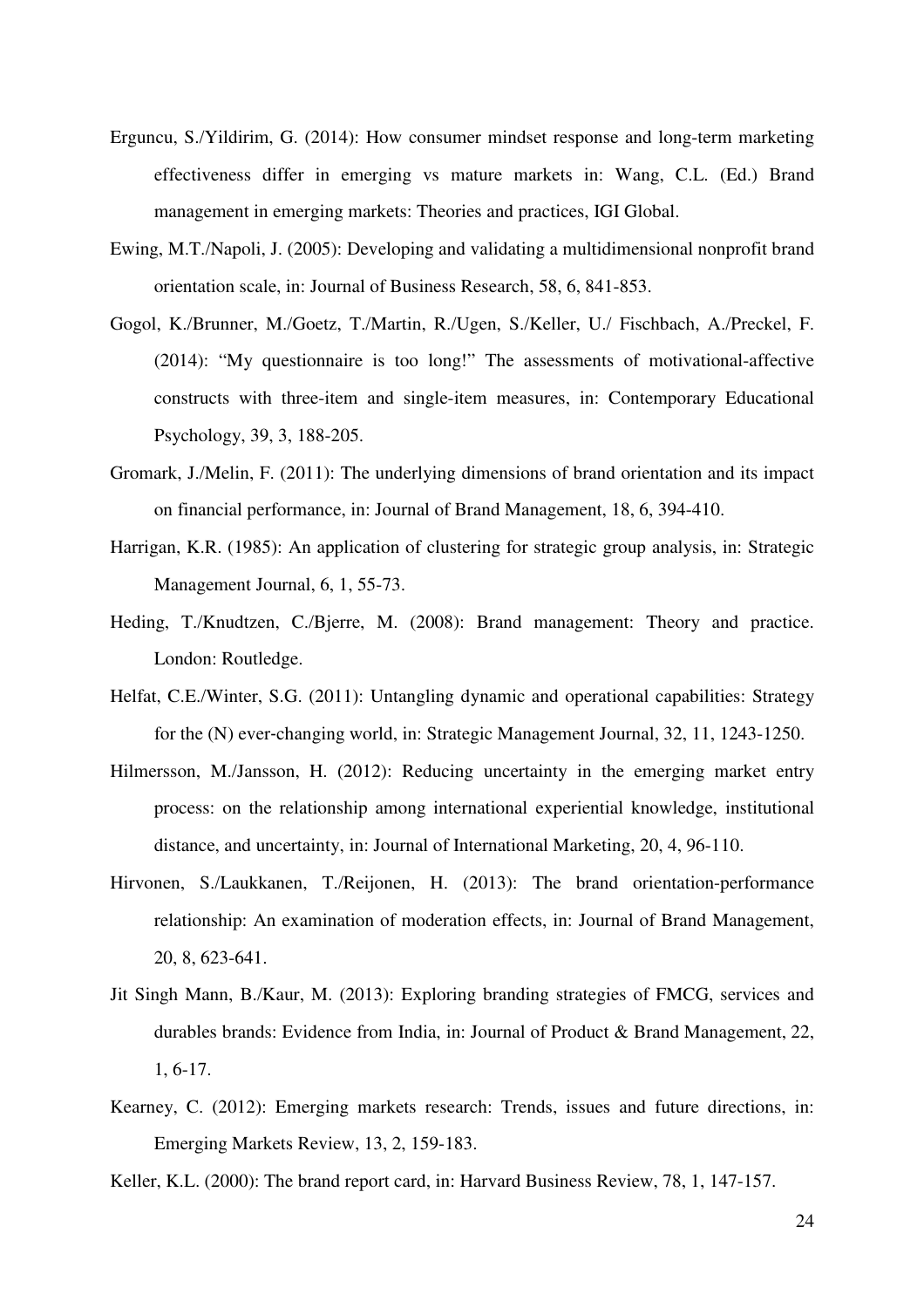- Keller, K.L./Lehman, D.R. (2006): Brands and branding: Research findings and future priorities, in: Marketing Science, 25, 6, 740-759.
- Keller, K.L./Lehman, D.R. (2009): Assessing long-term brand potential, in: Journal of Brand Management, 17, 1, 6-17.
- Ketchen, D.J./Shook, C.L. (1996): The application of cluster analysis in strategic management research: An analysis and critique, in: Strategic Management Journal, 17, 6, 441-458.
- Ketchen, D.J./Combs, J.G./Russell, C.J./Shook, C./Dean, M.A./Runge, J./Lohrke, F.T./Naumann, S.E./Haptonstahl, D.E./Baker, R./Beckstein, B.A./Handler, C./Honig, H./Lamoureux, S. (1997): Organizational configurations and performance: A metaanalysis. Academy of Management Journal, 40, 1, 223-240.
- Khanna, T./Palepu, K.G./Sinha, J. (2005): Strategies that fit emerging markets, in: Harvard Business Review, June, 4-18.
- King, C./So, K.K.F./Grace, D. (2013): The influence of service brand orientation on hotel employees' attitude and behaviors in China, in: International Journal of Hospitality Management, 34, 172-180.
- Laukkanen, T./Nagy, G./Hirvonen, S./Reijonen, H./Pasanen, M. (2013): The effect of strategic orientations on business performance in SMEs: A multigroup analysis comparing Hungary and Finland, in: International Marketing Review, 30, 6, 510-535.
- Lee, C./Baek, I./Park, S./Lee, J. (2008): The impact of the brand management system on brand performance in B-B and B-C environments, in: Industrial Marketing Management, 37, 7, 848-855.
- Leiponen, A./Drejer, I. (2007): What exactly are technological regimes?: Intra-industry heterogeneity in the organization of innovation activities, in: Research Policy, 36, 8, 1221-1238.
- Li, J.J./Zhou, K.Z. (2010): How foreign firms achieve competitive advantage in the Chinese emerging economy: Managerial ties and market orientation, in: Journal of Business Research, 63, 8, 856-862.
- London, T./Hart, S.L. (2004): Reinventing strategies for emerging markets: Beyond the transnational model, in: Journal of International Business Studies, 35, 5, 350-370.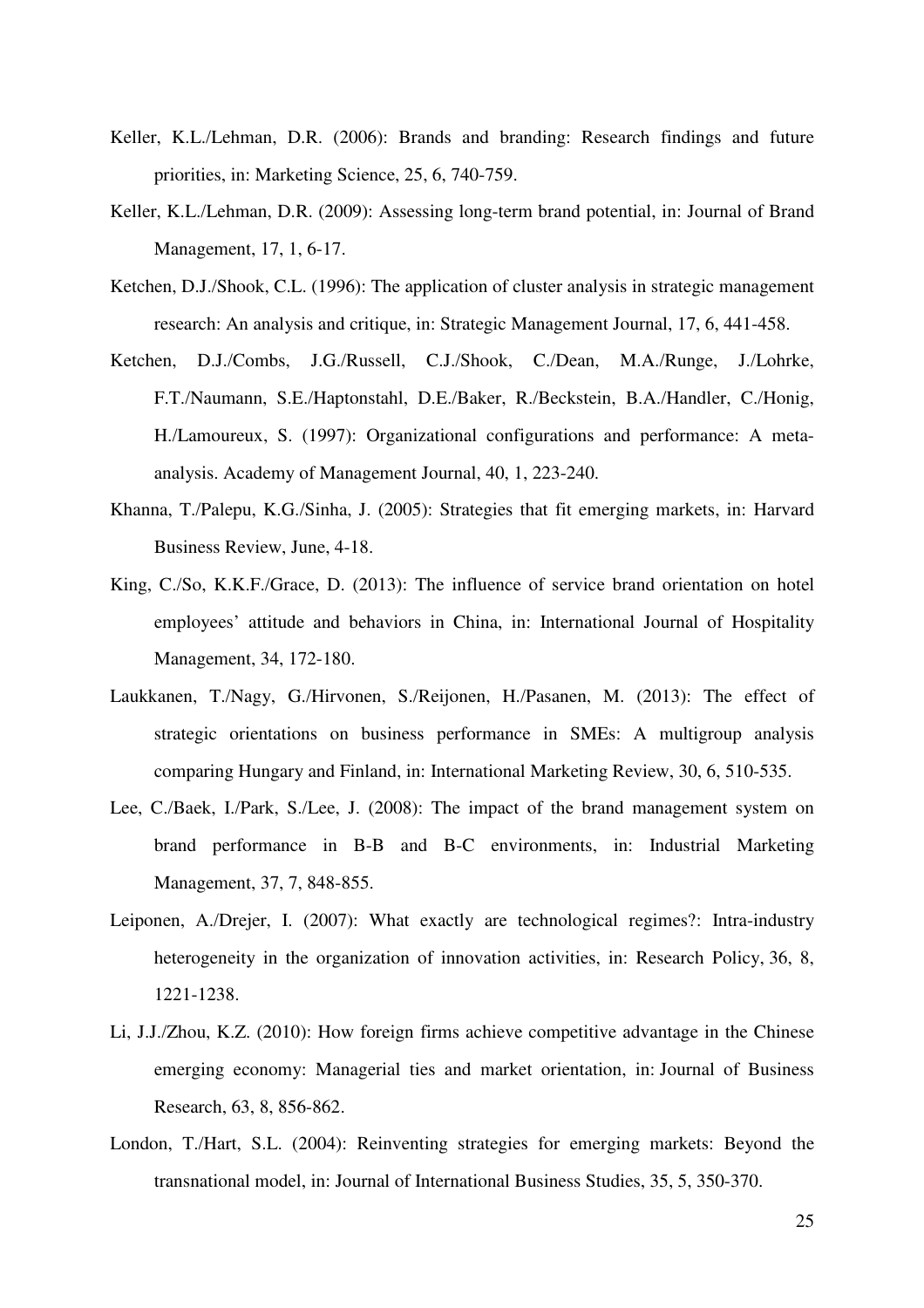- Louro, M.J./Cunha, P.V. (2001): Brand management paradigms, in: Journal of Marketing Management, 17, 7-8, 849-875.
- Malik, O.R./Kotabe, M. (2009): Dynamic capabilities, government policies, and performance in firms from emerging economies: Evidence from India and Pakistan, in: Journal of Management Studies, 46, 3, 421-450.
- Matanda, T./Ewing, M.T. (2012): The process of global brand strategy development and regional implementation, in: International Journal of Research in Marketing, 29, 1, 5- 12.
- Merrilees, B./Rundle-Thiele, S./Lye, A. (2011): Marketing capabilities: Antecedents and implications for B2B SME performance, in: Industrial Marketing Management, 40, 3, 368-375.
- Meyer, K.E./Tran, Y.T.T. (2006): Market penetration and acquisition strategies for emerging economies, in: Long Range Planning, 39, 2, 177-197.
- Morgan, N.A. (2012): Marketing and business performance, in: Journal of the Academy of Marketing Science, 40, 1, 102-119.
- Morgan, N.A./Slotegraaf, R.J./Vorhies, D.W. (2009): Linking marketing capabilities with profit growth, in: International Journal of Research in Marketing, 26, 4, 284-293.
- Napoli, J. (2006): The impact of nonprofit brand orientation on organizational performance, in: Journal of Marketing Management, 22, 7-8, 673-694.
- Newbert, S. (2007): Empirical research on the resource-based view of the firm: An assessment and suggestions for future research, in: Strategic Management Journal, 28, 2, 121-146.
- Ng, S.C./Zhao, X./Fan, X./Rungtusanatham, J.M. (2014): TQM and brand-building by Chinese original brand manufacturers: Impact on business performance, in: International Journal of Production Research, 52, 3, 825-846.
- Nunnally, J.C. (1978): Psychometric theory (2nd Ed.). New York: McGraw-Hill.
- Omar, M./Williams Jr., R.L./Lingelbach, D. (2009): Global brand market-entry strategy to manage corporate reputation, in: Journal of Product & Brand Management, 18, 3, 177- 187.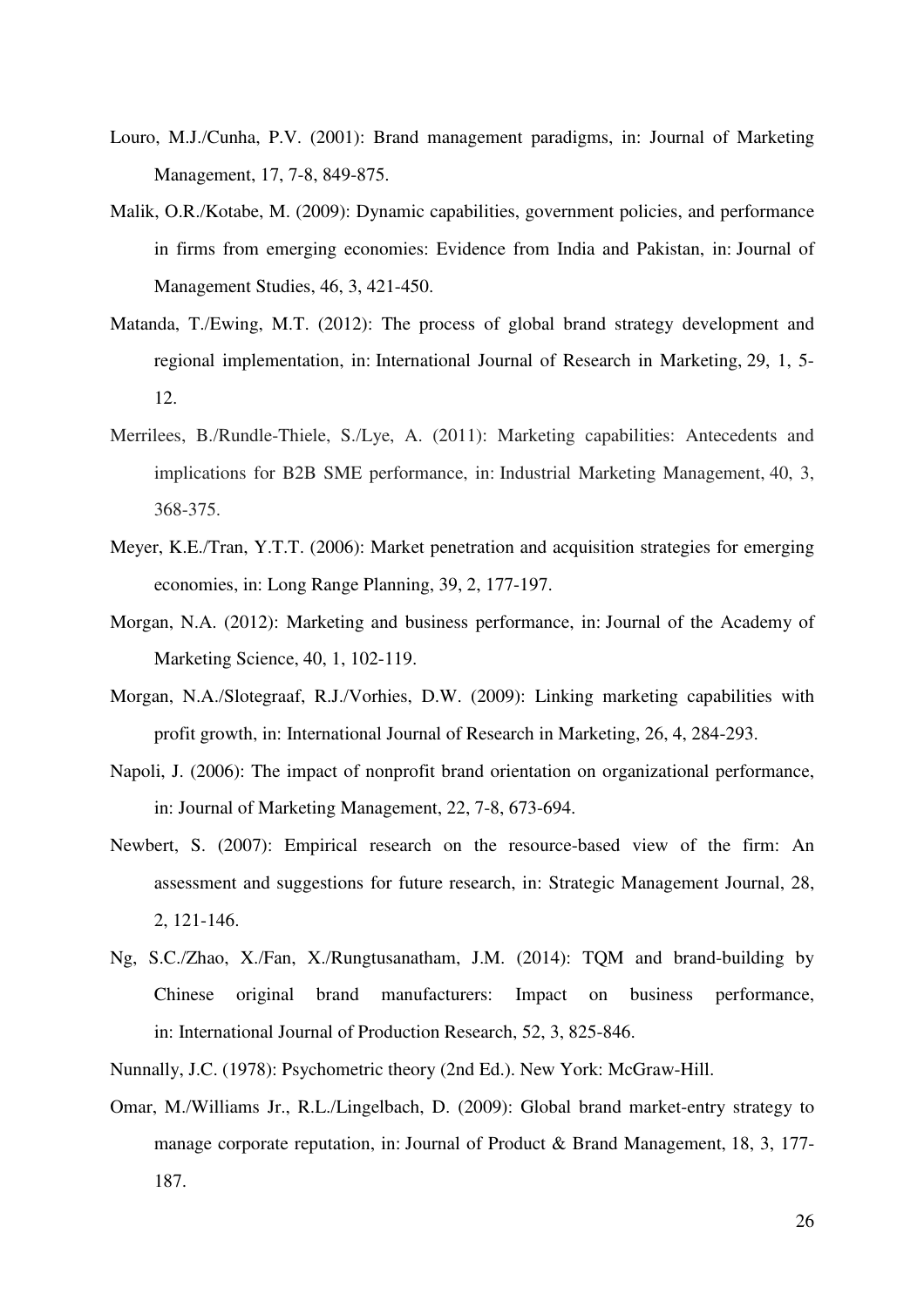- Pitt, L./Napoli, J./Van Der Merwe, R. (2003): Managing the franchised brand: The franchisees' perspective, in: Journal of Brand Management, 10, 6, 411-420.
- Protogerou, A./Caloghirou, Y./Lioukas, S. (2012): Dynamic capabilities and their indirect impact on firm performance, in: Industrial and Corporate Change, 21, 3, 615-647.
- Reijonen, H. (2010): Do all SMEs practise same kind of marketing?, in: Journal of Small Business and Enterprise Development, 17, 2, 279-293.
- Reijonen, H./Hirvonen, S./Nagy, G./Laukkanen, T./Gabrielsson, M. (2015): The impact of entrepreneurial orientation on B2B branding and business growth in emerging markets, in: Industrial Marketing Management, 51, 35-46.
- Santos-Vijande, M.L./del Río-Lanza, A.B./Suárez-Álvarez, L./Díaz-Martín, A.M. (2013): The brand management system and service firm competitiveness, in: Journal of Business Research, 66, 2, 148-157.
- Schultz, D./Barnes, B.E. (1999): Strategic brand communication campaigns. Chicago: NTC Business Books.
- Sheth, J. (2011): Impact of emerging markets on marketing: Rethinking existing perspectives and practices, in: Journal of Marketing, 75, 4, 166-182.
- Sinkula, J.M. (1994): Market information processing and organizational learning, in: Journal of Marketing, 58, 1, 35-45.
- Srivastava, R.K./Shervani, T.A./Fahey, L. (1998): Market-based assets and shareholder value: A framework for analysis, in: Journal of Marketing, 62, 1, 2-18.
- Tatoglu, E./Glaister, A.J./Demirbag, M. (2016): Talent management motives and practices in an emerging market: A comparison between MNEs and local firms, in: Journal of World Business, 51, 2, 278-293.
- Teece, D.J./Pisano, G./Shuen, A. (1997): Dynamic capabilities and strategic management, in: Strategic Management Journal, 18, 7, 509-533.
- Teece, D.J. (2007): Explicating dynamic capabilities: the nature and micro-foundations of (sustainable) enterprise performance, in: Strategic Management Journal, 28, 13, 1319- 1350.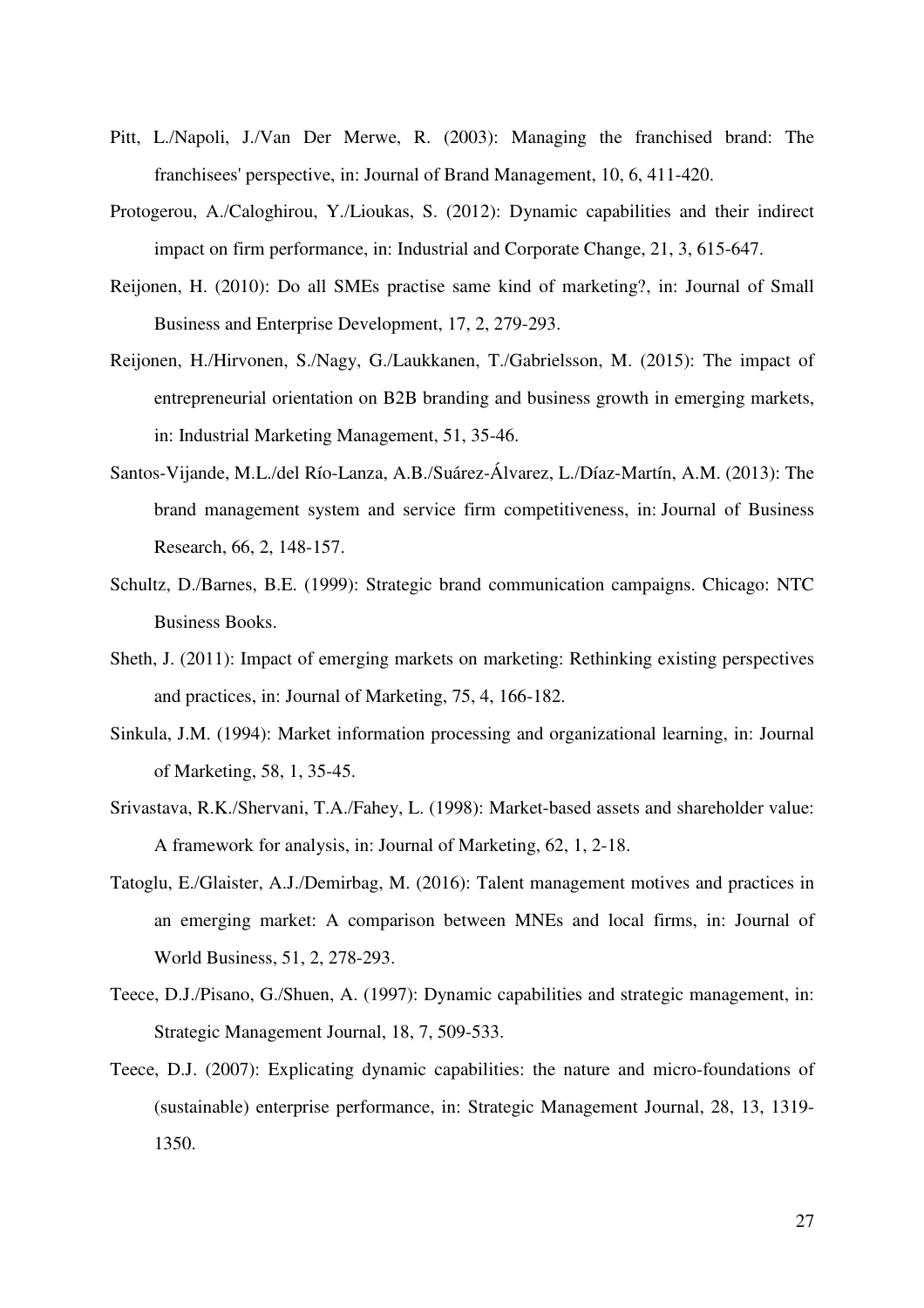- Tsai, H.T./Eisingerich, A.B. (2010): Internationalization strategies of emerging markets firms, in: California Management Review, 53, 1, 114-135.
- Türkyilmaz, A./Özkan, C. (2007): Development of a customer satisfaction index model: An application to the Turkish mobile phone sector, in: Industrial Management & Data Systems, 107, 5, 672-687.
- Urde, M. (1999): Brand orientation: A mindset for building brands into strategic resources, in: Journal of Marketing Management, 15, 1-3, 117-133.
- Urde, M./Baumgarth, C./Merrilees, B. (2013): Brand orientation and market orientation from alternatives to synergy, in: Journal of Business Research, 66, 1, 13-20.
- Walters, P.G.P./Samiee, S. (2003): Executive insights: Marketing strategy in emerging markets: The case of China, in: Journal of International Marketing, 11, 1, 97-106.
- Winter, S.G. (2003): Understanding dynamic capabilities, in: Strategic Management Journal, 24, 10, 991-995.
- Wong, H.Y./Merrilees, B. (2008): The performance benefits of being brand orientated, in: Journal of Product & Brand Management, 17, 6, 372-383.
- Wong, T.L./Wickham, M.D./Hecker, R. (2013): The strategic management of brand equity in emerging markets, in: ANZAM: Managing on the Edge, 1, 1-21.
- Wu, L.Y. (2007): Entrepreneurial resources, dynamic capabilities and start-up performance of Taiwan's high-tech firms, in: Journal of Business Research, 60, 5, 549-555.
- Xie, H.Y./Boggs, D.J. (2006): Corporate branding versus product branding in emerging markets, in: Marketing Intelligence and Planning, 24, 4, 347-364.
- Yeung, M./Ramasamy, B. (2008): Brand value and firm performance nexus: Further empirical evidence, in: Journal of Brand Management, 15, 5, 322-335.
- Zahra, S./Sapienza, H./Davidsson, P. (2006): Entrepreneurship and dynamic capabilities: A review, model and research agenda, in: Journal of Management Studies, 43, 4, 917-955.
- Zollo, M./Winter, S.G. (2002): Deliberate learning and the evolution of dynamic capabilities, in: Organization Science, 13, 3, 339-351.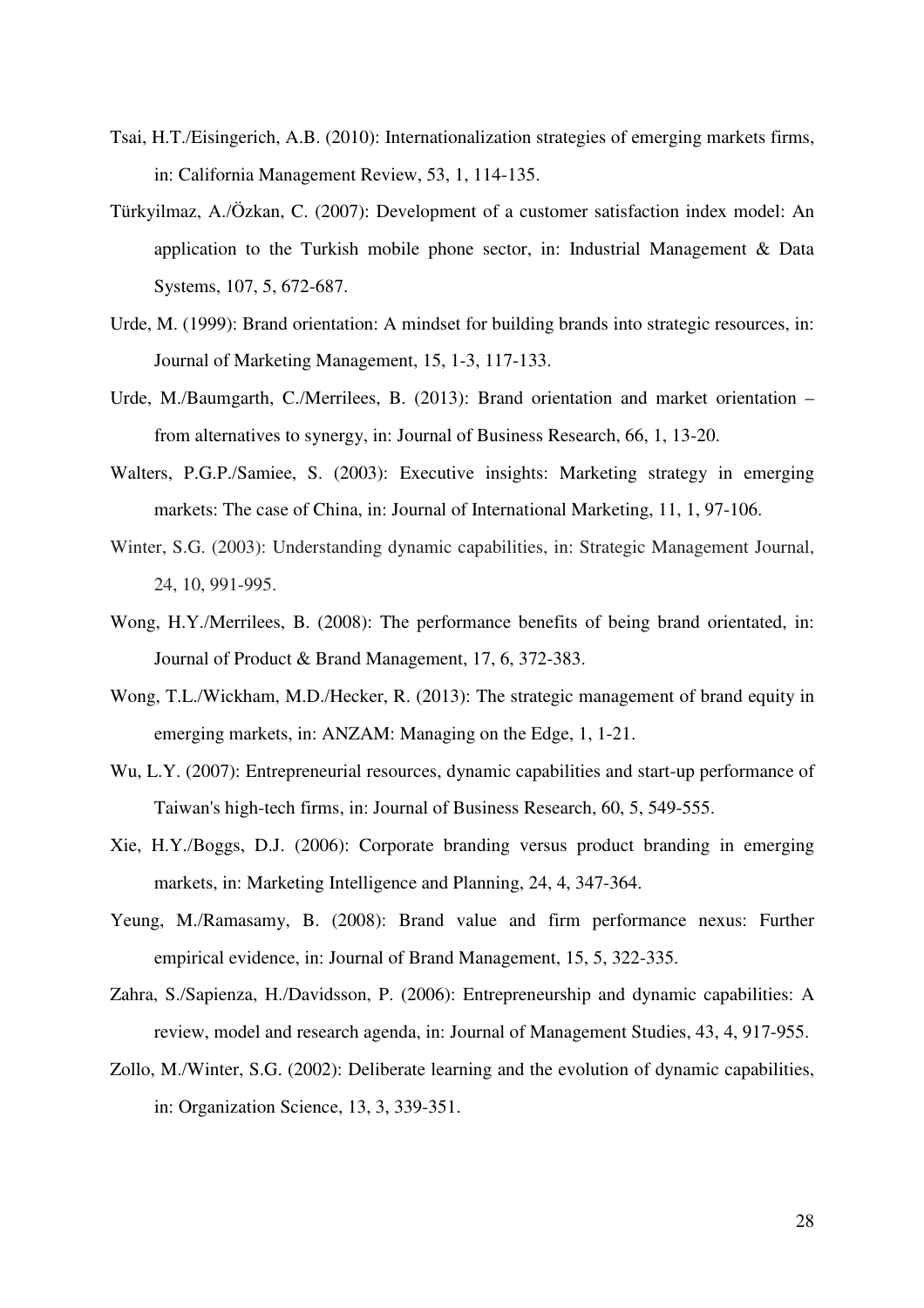Zott, C. (2003): Dynamic capabilities and the emergence of intraindustry differential firm performance: Insights from a simulation study, in: Strategic Management Journal, 24, 2, 97-125.

| <b>Sample characteristics</b>                    | N <sub>0</sub> | $\frac{0}{0}$ |
|--------------------------------------------------|----------------|---------------|
| <b>Respondent type</b>                           |                |               |
| General/deputy general manager                   | 84             | 37.5          |
| Product/brand manager                            | 73             | 32.6          |
| Planning manager                                 | 17             | 7.6           |
| Other senior managers                            | 50             | 22.3          |
| <b>Ownership pattern</b>                         |                |               |
| Local                                            | 161            | 71.9          |
| Foreign                                          | 63             | 28.1          |
| Firm size (number of employees)                  |                |               |
| SMEs (50 to 249)                                 | 59             | 26.3          |
| Large size $(>250)$                              | 165            | 73.7          |
| Age (years of operation)                         |                |               |
| Young firms (Equal or less than 10)              | 30             | 13.4          |
| Middle age firms $(11$ to $20)$                  | 62             | 27.7          |
| Mature firms (More than 20)                      | 132            | 58.9          |
| <b>Sector of operation</b>                       |                |               |
| Automotive, electronics and electrical equipment | 24             | 10.7          |
| Food, leather, wood and paper                    | 48             | 21.4          |
| Textile and apparel                              | 35             | 15.7          |
| Other manufacturing                              | 34             | 15.2          |
| Banking and financial services                   | 22             | 9.8           |
| Trade and hospitality                            | 24             | 10.7          |
| Other services                                   | 37             | 16.5          |
| <b>Total</b>                                     | 224            | 100           |

*Table 1: Characteristics of the sample*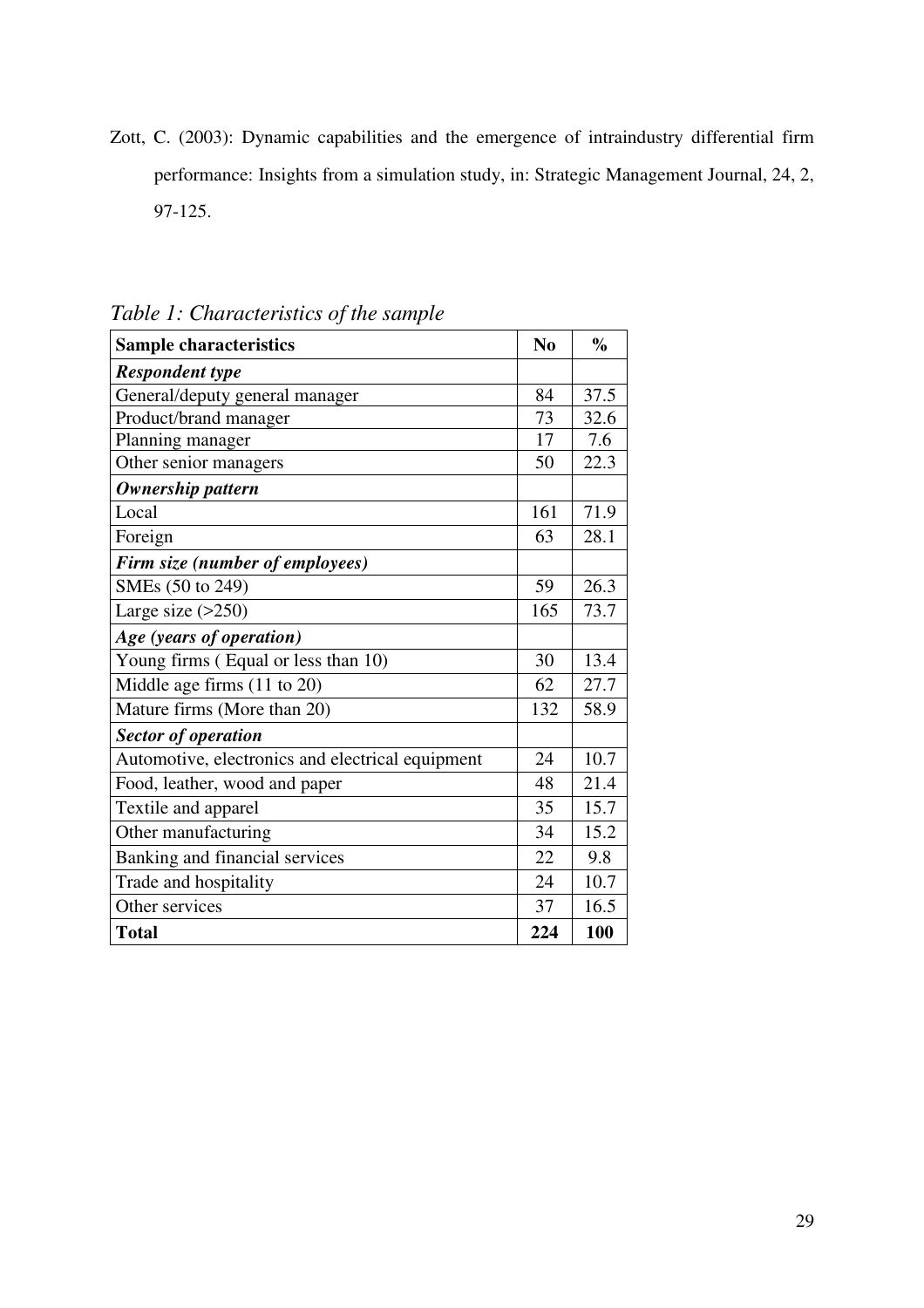| <b>Brand Management Practices (BMPs)</b>                                                            | <b>Standardized</b><br>loadings | Mean | S.D. | <b>AVE</b> | Cronbach<br>$\alpha$ |
|-----------------------------------------------------------------------------------------------------|---------------------------------|------|------|------------|----------------------|
| <b>BMP 1: Brand delivers benefits customers truly desire.</b>                                       |                                 |      |      |            |                      |
| 1. Attempt to uncover unmet consumer needs and wants.                                               | 0.72                            | 4.50 | 0.66 | 0.51       | 0.75                 |
| 2. Focus on maximizing our customers' product and service experiences.                              | 0.79                            | 4.46 | 0.73 |            |                      |
| 3. Have a system in place for getting customers' comments to the people                             | 0.62                            | 4.50 | 0.78 |            |                      |
| who can effect/implement change.                                                                    |                                 |      |      |            |                      |
| <b>BMP 2: Brand stays relevant.</b>                                                                 |                                 |      |      |            |                      |
| 4. Invest adequate resources in product improvements that provide better                            | 0.81                            | 4.23 | 0.87 | 0.60       | 0.75                 |
| value to our customers.                                                                             |                                 |      |      |            |                      |
| 5. Keep "in touch" with our customers' tastes.                                                      | 0.74                            | 4.45 | 0.80 |            |                      |
| <b>BMP 3: Pricing strategies based on perceptions of value.</b>                                     |                                 |      |      |            |                      |
| 9. Have a system in place to monitor customers' perceptions of brand                                | 0.83                            | 3.94 | 1.11 | 0.67       | 0.79                 |
| value.                                                                                              |                                 |      |      |            |                      |
| 10. Estimate how much value our customers believe the brand adds to                                 | 0.80                            | 4.10 | 0.86 |            |                      |
| our product.                                                                                        |                                 |      |      |            |                      |
| <b>BMP 4: Brand is properly positioned.</b>                                                         |                                 |      |      |            |                      |
| 11. Establish "points-of-parity" for our brands that are necessary to                               | 0.83                            | 4.17 | 0.92 | 0.58       | 0.80                 |
| simply compete in the product/service category (that is, identify the                               |                                 |      |      |            |                      |
| attributes/benefits that a brand must possess in order to just compete in a                         |                                 |      |      |            |                      |
| category).                                                                                          |                                 |      |      |            |                      |
| 12. Establish "points-of-parity" for our brands that negate the advantages                          | 0.70                            | 3.87 | 1.06 |            |                      |
| our competitors attempt to achieve in the product/service category.                                 |                                 |      |      |            |                      |
| 13. Establish unique "points-of-difference" for our brands that provide                             | 0.73                            | 4.29 | 0.87 |            |                      |
| us with a competitive advantage in the product/service category (that is,                           |                                 |      |      |            |                      |
| identify the brand attributes/benefits on which we are clearly superior).                           |                                 |      |      |            |                      |
| <b>BMP 5: Brand is consistent.</b>                                                                  |                                 |      |      |            |                      |
| 14. Develop marketing programs that do not send conflicting messages                                | 0.75                            | 4.08 | 1.02 | 0.58       | 0.72                 |
| about our brands to our target audience.                                                            |                                 |      |      |            |                      |
| 15. Adjust the brand's marketing program to keep current and abreast                                | 0.77                            | 4.00 | 0.98 |            |                      |
| with changes in consumer tastes.                                                                    |                                 |      |      |            |                      |
| <b>BMP 6: Brand portfolio and hierarchy make sense.</b>                                             |                                 |      |      |            |                      |
| 16. Have a corporate brand that creates a seamless umbrella for all the<br>brands in our portfolio. | 0.66                            | 4.25 | 1.02 | 0.57       | 0.83                 |
| 17. Ensure that the brands in our portfolio target specific, well-defined                           | 0.84                            | 4.10 | 0.90 |            |                      |
| segments, which do not overlap with one another.                                                    |                                 |      |      |            |                      |
| 18. Ensure that brands in our portfolio fully maximize market coverage.                             | 0.75                            | 4.37 | 0.79 |            |                      |
| 19. Create a brand hierarchy that is well thought out and well understood                           | 0.78                            | 4.09 | 0.91 |            |                      |
| by our staff.                                                                                       |                                 |      |      |            |                      |
| <b>BMP 7: Brand uses full repertoire of marketing activities to build equity.</b>                   |                                 |      |      |            |                      |
| 21. Implement integrated "push and pull" marketing activities to target                             | 0.74                            | 4.16 | 0.94 | 0.60       | 0.84                 |
| both distributors and customers.                                                                    |                                 |      |      |            |                      |
| 22. Ensure that brand managers are aware of all of the marketing                                    | 0.86                            | 4.29 | 0.90 |            |                      |
| activities that involve their brands.                                                               |                                 |      |      |            |                      |
| 23. Ensure that all people involved in managing the marketing activities                            | 0.79                            | 4.25 | 0.86 |            |                      |
| for a brand are aware of one another.                                                               |                                 |      |      |            |                      |
| 24. Capitalize on the unique capabilities of each communication tool                                | 0.71                            | 4.12 | 0.81 |            |                      |
| (that is, advertising, PR, sales promotion, etc.) while ensuring that the                           |                                 |      |      |            |                      |
| meaning of the brand is consistently represented.                                                   |                                 |      |      |            |                      |

# *Table 2: Brand management practices: Standardized loadings and AVE*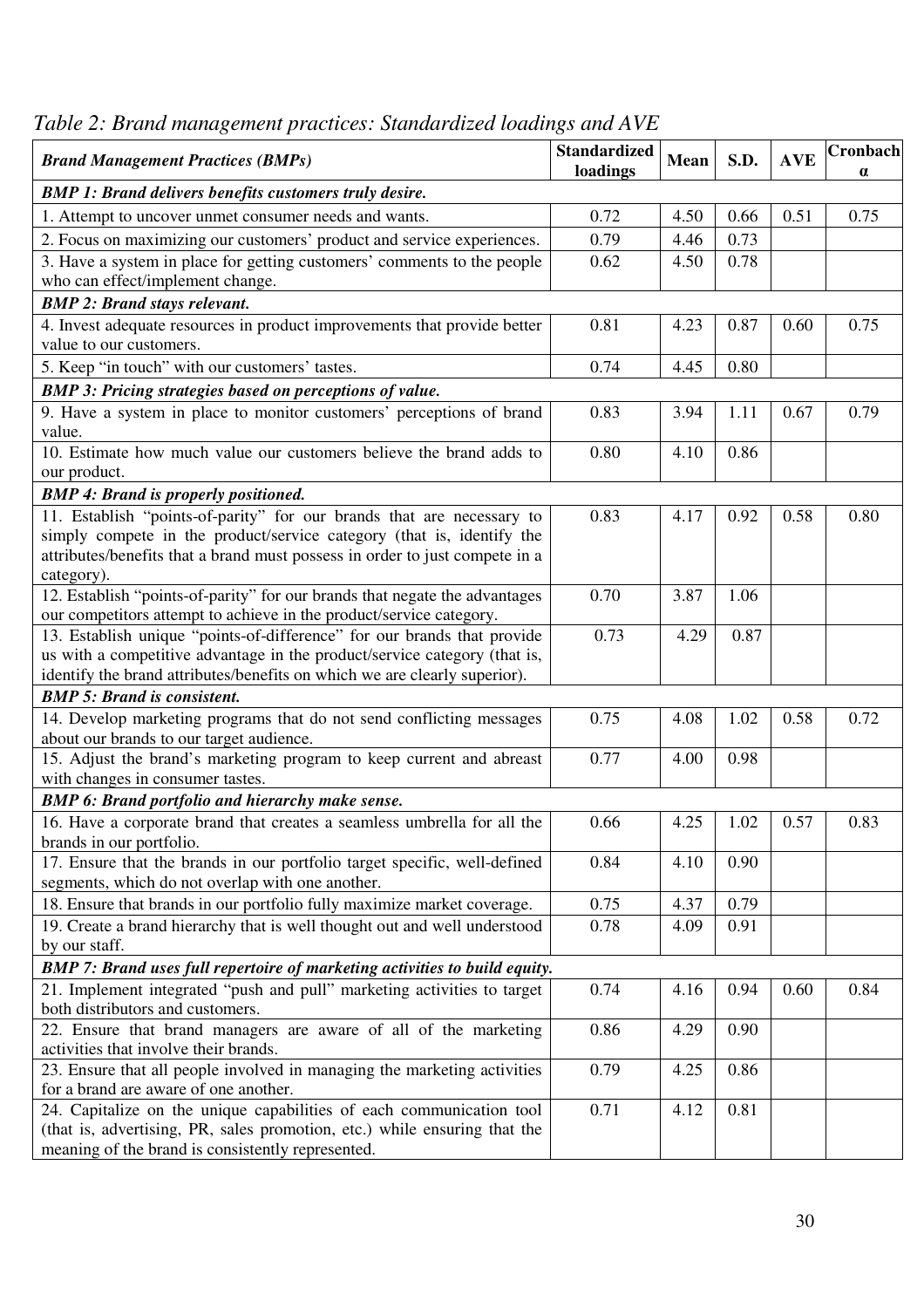*Table 2: (continued)* 

| <b>Brand Management Practices (BMPs)</b>                                    | <b>Standardized</b> Mean<br>loadings |      | S.D. |      | <b>AVE</b> Cronbach<br>$\alpha$ |
|-----------------------------------------------------------------------------|--------------------------------------|------|------|------|---------------------------------|
| <b>BMP 8: Brand managers understand what the brand means to consumers.</b>  |                                      |      |      |      |                                 |
| 25. Develop detailed knowledge of what customers dislike about our          | 0.81                                 | 4.05 | 0.91 | 0.60 | 0.88                            |
| brands.                                                                     |                                      |      |      |      |                                 |
| 26. Develop detailed knowledge of what customers like about our<br>brands.  | 0.80                                 | 4.16 | 0.82 |      |                                 |
| 27. Develop knowledge of the core associations that people make with        | 0.77                                 | 3.83 | 0.94 |      |                                 |
| our brands, whether intentionally created by our company or not.            |                                      |      |      |      |                                 |
| 28. Create detailed, research-driven portraits of target customers.         | 0.74                                 | 3.99 | 0.95 |      |                                 |
| 29. Outline customer-driven boundaries for brand extensions and             | 0.79                                 | 3.93 | 1.01 |      |                                 |
| guidelines for marketing programs and activities.                           |                                      |      |      |      |                                 |
| BMP 9: Brand is given proper support and it is sustained over the long run. |                                      |      |      |      |                                 |
| 30. Develop a good understanding of the successes and failures of our       | 0.84                                 | 4.22 | 0.90 | 0.59 | 0.80                            |
| brand's marketing program before it is changed.                             |                                      |      |      |      |                                 |
| 31. Provide our brands with sufficient research and development             | 0.83                                 | 4.13 | 0.93 |      |                                 |
| support.                                                                    |                                      |      |      |      |                                 |
| 32. Resist the temptation to cut back marketing support for the brand in    | 0.61                                 | 3.97 | 0.95 |      |                                 |
| reaction to a downturn in the market or a slump in sales.                   |                                      |      |      |      |                                 |
| <b>BMP 10: Company monitors sources of brand equity.</b>                    |                                      |      |      |      |                                 |
| 33. Create a brand charter that defines the meaning and equity of the       | 0.78                                 | 3.52 | 1.32 | 0.60 | 0.88                            |
| brand and how it should be treated.                                         |                                      |      |      |      |                                 |
| 34. Conduct periodic brand audits to assess the "health" of our brands.     | 0.84                                 | 3.71 | 1.25 |      |                                 |
| 35. Conduct routine tracking studies to evaluate current market             | 0.76                                 | 3.91 | 1.06 |      |                                 |
| performance of our brands.                                                  |                                      |      |      |      |                                 |
| 36. Regularly distribute brand equity reports, which summarize all          | 0.80                                 | 3.74 | 1.18 |      |                                 |
| relevant research and information, to marketers to assist them in making    |                                      |      |      |      |                                 |
| decisions.                                                                  |                                      |      |      |      |                                 |
| 37. Assign explicit responsibility to an individual within the organization | 0.68                                 | 3.84 | 1.20 |      |                                 |
| for monitoring and preserving brand equity.                                 |                                      |      |      |      |                                 |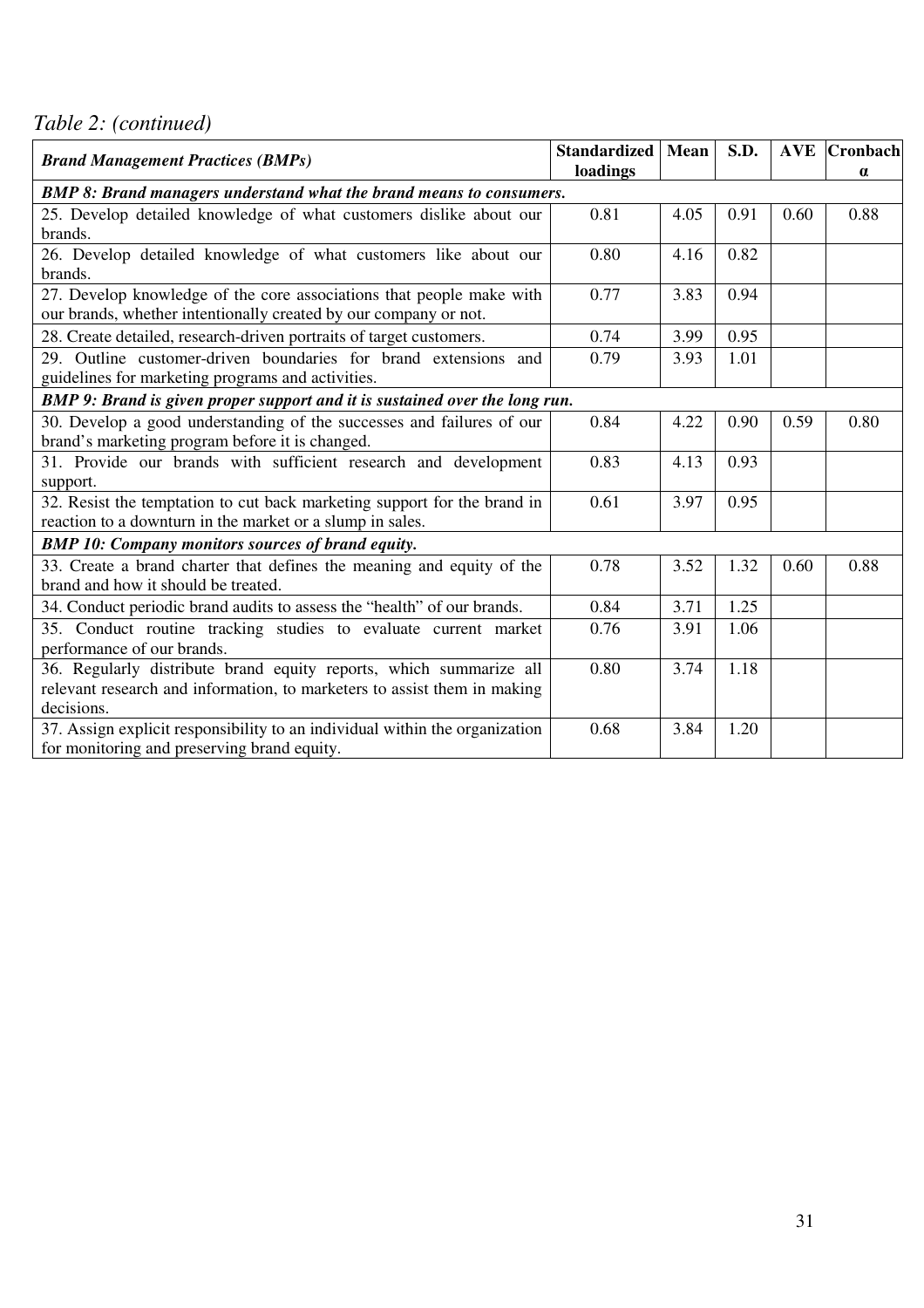*Table 3: Discriminant validity calculation – difference in chi-square values between pairs of latent constructs (for one degree of freedom)* 

| <b>Brand management practices</b> |                          |      |                          |                          |       |      |                          |      |       | BMP 1   BMP 2   BMP 3   BMP 4   BMP 5   BMP 6   BMP 7   BMP 8   BMP 9   BMP 10 |
|-----------------------------------|--------------------------|------|--------------------------|--------------------------|-------|------|--------------------------|------|-------|--------------------------------------------------------------------------------|
| <b>BMP1</b>                       | $\overline{\phantom{a}}$ | 92.5 | 97.4                     | 81.0                     | 88.36 | 83.6 | 125.4                    | 93.8 | 84.27 | 60.4                                                                           |
| BMP <sub>2</sub>                  |                          |      | 51.2                     | 44.8                     | 47.1  | 46.1 | 59.6                     | 52.7 | 50.02 | 22.4                                                                           |
| BMP <sub>3</sub>                  |                          |      | $\overline{\phantom{a}}$ | 31.8                     | 27.5  | 41.3 | 63.7                     | 48.1 | 40.6  | 18.3                                                                           |
| BMP <sub>4</sub>                  |                          |      |                          | $\overline{\phantom{a}}$ | 31.9  | 34.7 | 57.6                     | 41.8 | 32.4  | 10.7                                                                           |
| BMP <sub>5</sub>                  |                          |      |                          |                          |       | 27.1 | 45.8                     | 35.5 | 32.11 | 11.9                                                                           |
| BMP <sub>6</sub>                  |                          |      |                          |                          |       | -    | 59.6                     | 39.5 | 35.4  | 15.5                                                                           |
| <b>BMP7</b>                       |                          |      |                          |                          |       |      | $\overline{\phantom{a}}$ | 60.5 | 32.9  | 15.7                                                                           |
| <b>BMP8</b>                       |                          |      |                          |                          |       |      |                          |      | 31.4  | 15.5                                                                           |
| BMP 9                             |                          |      |                          |                          |       |      |                          |      |       | 12.2                                                                           |
| <b>BMP10</b>                      |                          |      |                          |                          |       |      |                          |      |       | $\overline{\phantom{0}}$                                                       |

*Table 4: Final cluster centers for each of the ten BMPs* 

| <b>Brand management practices</b>                                           |      | <b>Clusters</b>             |      |  |  |  |
|-----------------------------------------------------------------------------|------|-----------------------------|------|--|--|--|
|                                                                             |      | Low-BMP Medium-BMP High-BMP |      |  |  |  |
| BMP 1: Brand delivers benefits customers truly desire.                      | 3.81 | 4.38                        | 4.80 |  |  |  |
| BMP 2: Brand stays relevant.                                                | 3.27 | 4.23                        | 4.78 |  |  |  |
| BMP 3: Pricing strategies based on perceptions of value.                    | 2.70 | 3.82                        | 4.65 |  |  |  |
| BMP 4: Brand is properly positioned.                                        | 3.00 | 3.90                        | 4.66 |  |  |  |
| BMP 5: Brand is consistent.                                                 | 2.90 | 3.74                        | 4.68 |  |  |  |
| BMP 6: Brand portfolio and hierarchy make sense.                            | 3.04 | 4.01                        | 4.75 |  |  |  |
| BMP 7: Brand uses full repertoire of marketing activities to build equity.  | 3.05 | 4.05                        | 4.72 |  |  |  |
| BMP 8: Brand managers understand what the brand means to consumers.         | 2.87 | 3.72                        | 4.58 |  |  |  |
| BMP 9: Brand is given proper support and it is sustained over the long run. | 2.90 | 3.99                        | 4.64 |  |  |  |
| BMP 10: Company monitors sources of brand equity.                           | 2.17 | 3.52                        | 4.44 |  |  |  |
| Percentage of the firms in each cluster                                     | 15%  | 40%                         | 45%  |  |  |  |

*Table 5: Results of the ANOVA for clusters generated through K-means analysis* 

|                                                              | Cluster     |                | Error       |      | F-value   |
|--------------------------------------------------------------|-------------|----------------|-------------|------|-----------|
|                                                              | Mean Square | d.f.           | Mean Square | d.f. |           |
| BMP 1: Brand delivers benefits customers truly desire.       | 12.03       | 2              | 0.21        | 205  | 55.64*    |
| BMP 2: Brand stays relevant.                                 | 27.00       | $\overline{2}$ | 0.30        | 205  | 88.78*    |
| BMP 3: Pricing strategies based on perceptions of value.     | 46.36       | 2              | 0.30        | 205  | $153.21*$ |
| BMP 4: Brand is properly positioned.                         | 34.62       | 2              | 0.25        | 205  | 135.30*   |
| BMP 5: Brand is consistent.                                  | 42.30       | 2              | 0.36        | 205  | 115.18*   |
| BMP 6: Brand portfolio and hierarchy make sense.             | 35.78       | $\overline{2}$ | 0.19        | 205  | 184.82*   |
| BMP 7: Brand uses full repertoire of marketing activities to | 33.34       | 2              | 0.19        | 205  | 168.93*   |
| build equity.                                                |             |                |             |      |           |
| BMP 8: Brand managers understand what the brand means to     | 38.07       | $\overline{2}$ | 0.23        | 205  | 163.67*   |
| consumers.                                                   |             |                |             |      |           |
| BMP 9: Brand is given proper support and it is sustained     | 35.68       | $\overline{2}$ | 0.22        | 205  | 155.80*   |
| over the long run.                                           |             |                |             |      |           |
| BMP 10: Company monitors sources of brand equity.            | 62.19       | 2              | 0.36        | 205  | 168.70*   |
| $\sim$ 0.001                                                 |             |                |             |      |           |

**\***p<0.001